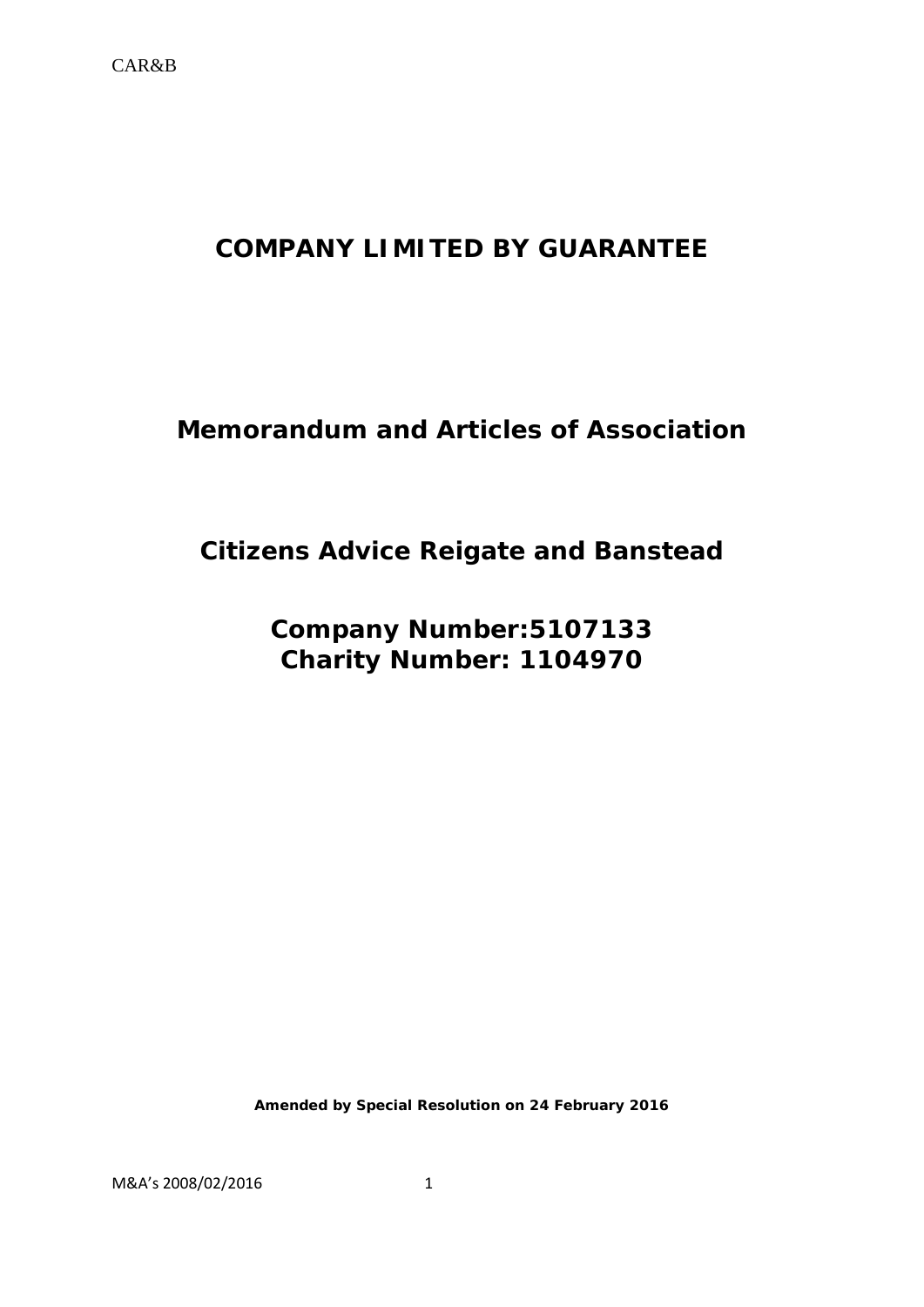# **Memorandum and Articles of Association**

## **Memorandum**

## **The Companies Acts 1985 - 2006 Company Limited by Guarantee and not having a Share Capital Memorandum of Association of: Reigate and Banstead District Citizens Advice Bureaux**

#### **1. Name**

1.1 The name of the company is the Citizens Advice Reigate and Banstead ("the Charity").

# **2. Registered Office**

2.1 The Registered Office of the Charity will be situated in England and Wales.

# **3. Objects**

3.1 The Charity's objects are to promote any charitable purpose for the public benefit by the advancement of education, the protection and preservation of health and the relief of poverty, sickness and distress in particular, but without limitation, for the benefit of the community in Reigate and Banstead and surrounding areas.

#### **4. Powers**

To promote its objects but not for any other purpose the Charity will have the following powers:

4.1 To establish and provide and assist in the provision of Citizens Advice Bureau services and outlets supplying a free, independent, confidential and impartial service of advice, information and counsel for the public.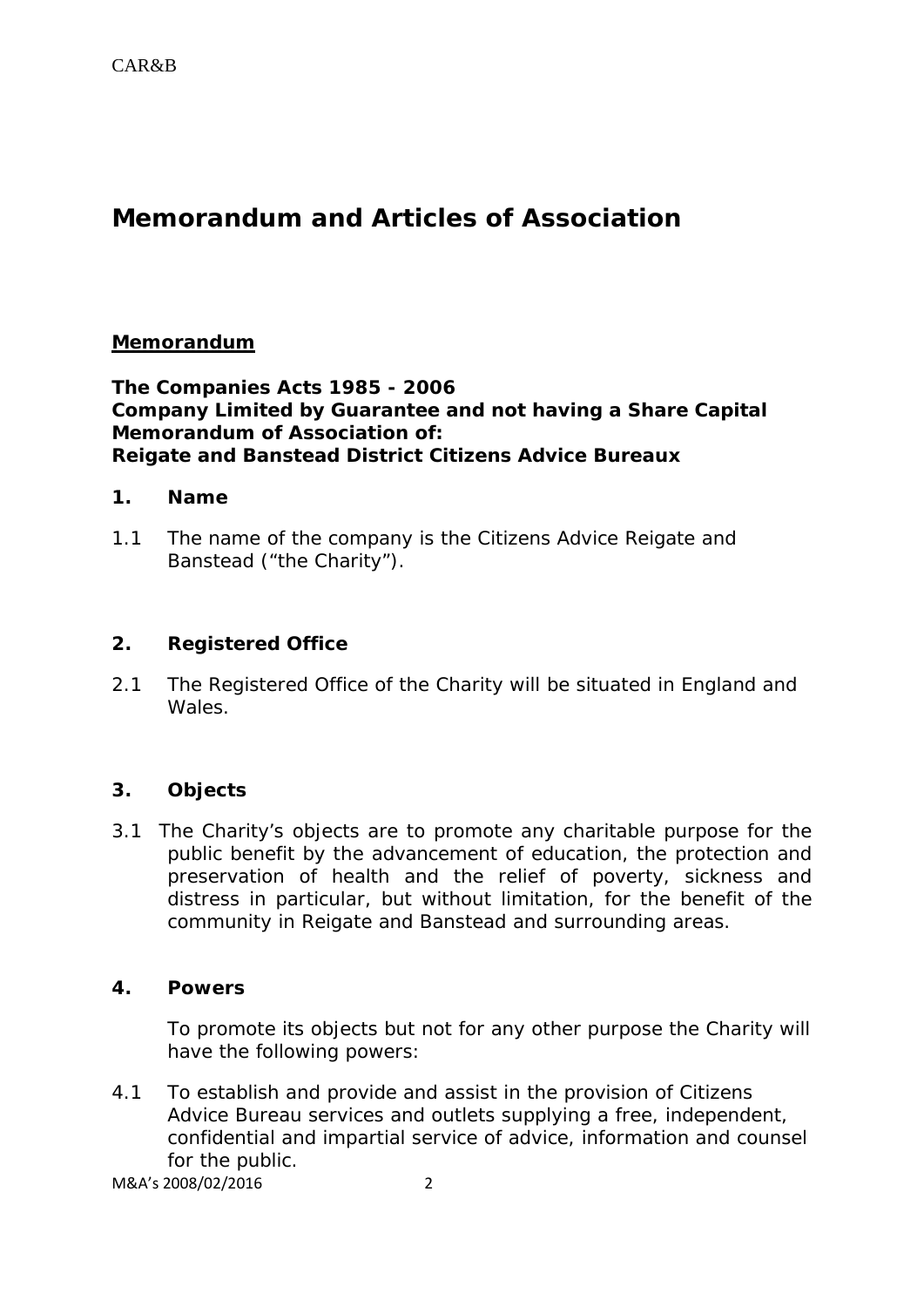- 4.2 To accept (or disclaim) gifts of money and any other property.
- 4.3 Subject to the restriction in clause 4.4, to raise funds by way of subscription, donation or otherwise.
- 4.4 To trade in the course of carrying out the objects of the Charity (and in particular to enter into contracts to provide services to or on behalf of other bodies) and to carry on any other trade which is not expected to give rise to taxable profits.
- 4.5 To incorporate subsidiary companies to carry on any trade.
- 4.6 To acquire or hire any property of any kind and to maintain and equip it for use.
- 4.7 To let or dispose of any property of any kind but only (where applicable) in accordance with the restrictions imposed by the Charities Act 1993 (or any statutory re-enactment or modification of that Act).
- 4.8 To borrow money.
- 4.9 To give security over the property of the Charity but only (where applicable) in accordance with the restrictions imposed by the Charities Act 1993 (or any statutory re-enactment or modification of that Act).
- 4.10 Subject to clause 5, to employ paid or unpaid agents, staff and advisers and to make all reasonable provision for the payment of pensions and superannuation for staff and their dependants.
- 4.11 To recruit volunteer workers (who shall not be members of the Trustee Board).
- 4.12 To undertake and execute charitable trusts.
- 4.13 To make grants and loans and give credit and take security for such grants, loans or credit and guarantee or give security for the performance of contracts by any person.
- 4.14 To promote or carry out research.
- 4.15 To publish or distribute information.
- 4.16 Alone or with other organisations to seek to influence public opinion and make representations to and seek to influence governmental and other bodies regarding the development and implementation of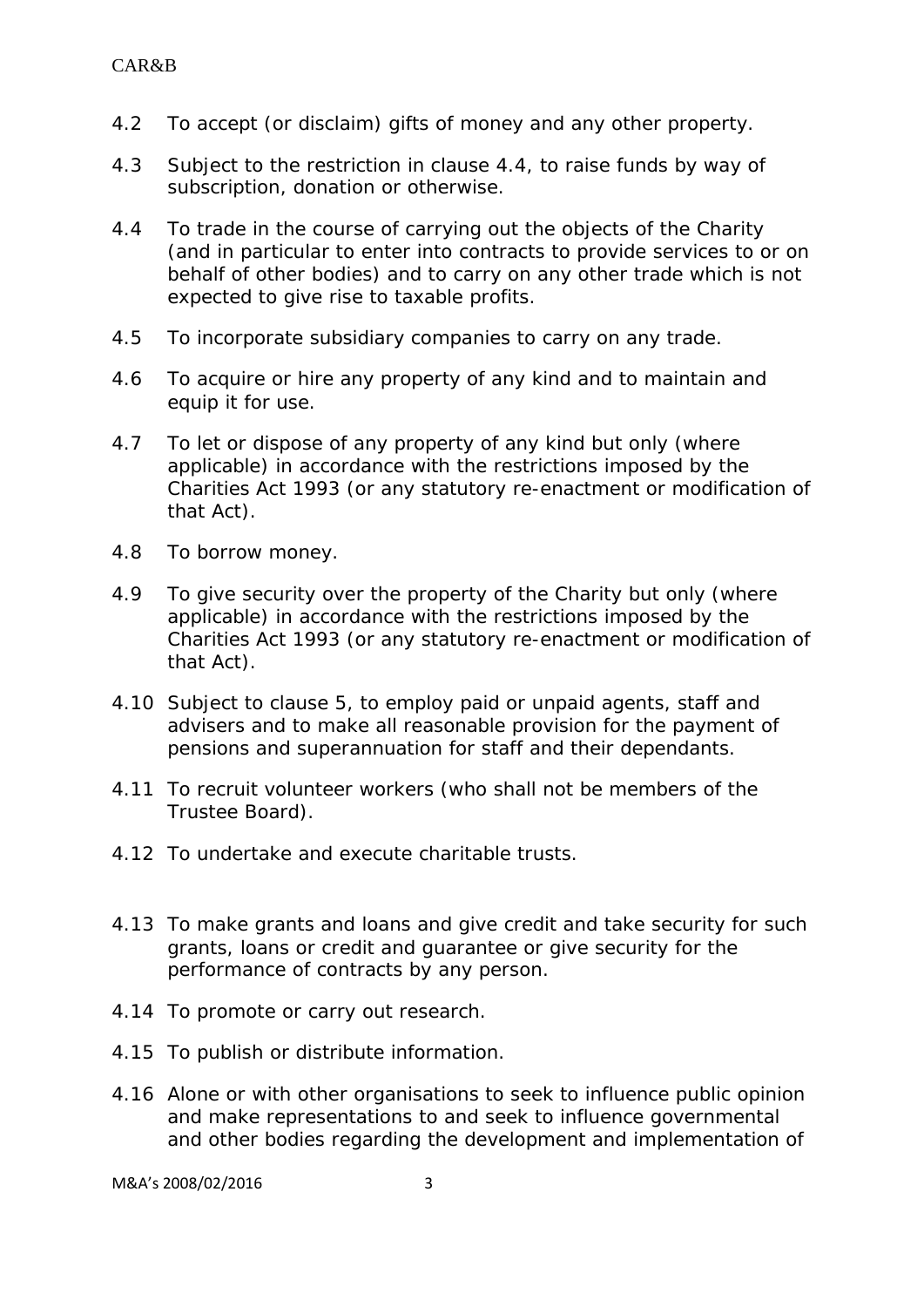appropriate policies provided that such activities shall be confined to those which are consistent with the Charity's charitable status.

- 4.17 To hold or assist in holding exhibitions, meetings, lectures and classes.
- 4.18 To establish, support, co-operate with and amalgamate with other charitable bodies.
- 4.19 To invest or deposit funds in any lawful manner whilst having regard to the suitability of investments and the need for diversification.
- 4.20 To insure the property of the Charity against any foreseeable risk and to take out other insurance policies to protect the Charity as the Trustee Board thinks fit.
- 4.21 To provide indemnity insurance to cover the liability of the Trustees or other officers of the Charity which by virtue of any rule of law would otherwise attach to them in respect of any negligence, default, breach of trust or breach of duty of which they may be guilty in relation to the Charity: provided that any such insurance shall not extend to any claim arising from any act or omission which the Trustees or officers knew to be a breach of trust or breach of duty or which was committed by the Trustees or officers in reckless disregard to whether it was a breach of trust or breach of duty or not; provided also that any such insurance shall not extend to the costs of any unsuccessful defence to a criminal prosecution brought against the Trustees or other officers of the Charity.
- 4.22 To do all such other lawful things which promote or help to promote the objects.

# 5. **Benefits to Members and Trustees**

- 5.1 Subject to the provisions of sub clauses 5.2 and 5.3, the income and property of the Charity shall be applied solely towards the promotion of its objects set out in this Memorandum. No part shall be paid or transferred directly or indirectly to members of the Charity for any services given to the Charity with the exception of reasonable travelling and other out of pocket expenses properly incurred in carrying out the duties of any member or officer of the Charity.
- 5.2 No member of the Trustee Board and no connected person shall acquire any interest in property belonging to the Charity (otherwise than as a Trustee for the Charity) or receive remuneration or be interested in any way (otherwise than as a member of the Trustee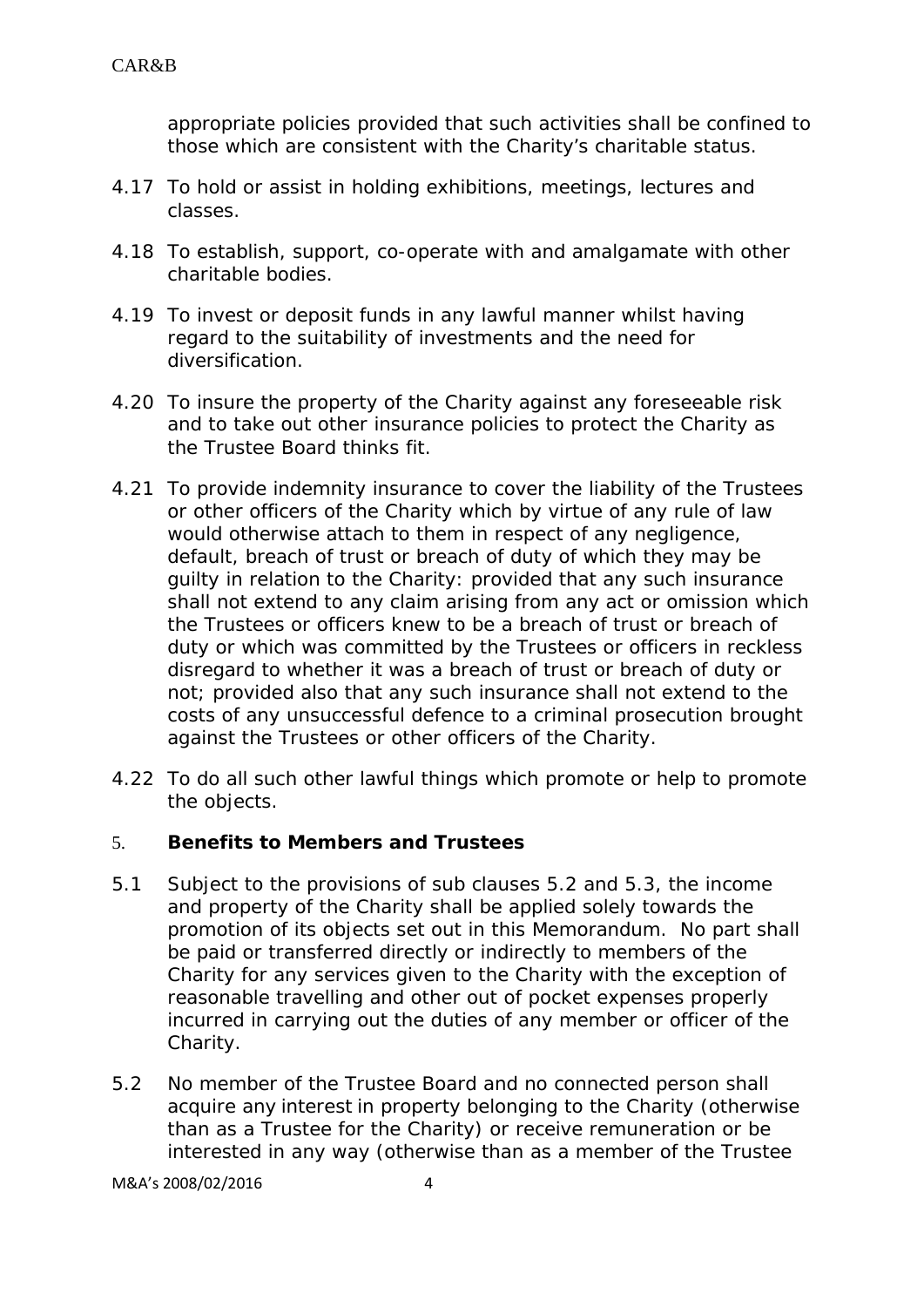Board) in any contract entered into by the Charity provided this does not exclude:

- 5.2.1 the payment of reasonable out of pocket expenses incurred on behalf of the Charity;
- 5.2.2 the payment of fees or the giving of other benefits to any company of which a Trustee is also a member holding not more than 1/100th part of the capital;
- 5.2.3 interest at a reasonable rate on money lent to the Charity;
- 5.2.4 a reasonable rent or hiring fee for property or equipment let or hired to the Charity; and
- 5.2.5 reasonable and proper premiums in respect of indemnity insurance effected in accordance with clause 4.21 of this Memorandum;
- 5.2.6 payments made pursuant to any indemnity given to Trustees under this Memorandum or the Articles; and
- 5.2.7 reasonable and proper remuneration to any connected person (as defined in clause 5.3) for any goods or services supplied to the Charity (including services performed under a contract of employment with the Charity) provided that:
	- (a) the procedure described in the Articles concerning conflicts of interest must be followed by the relevant Trustee in relation to any decisions regarding such connected person; and

(b) this provision may not apply to more than half of the Trustees in any financial year (and for these purposes such provisions shall be treated as applying to a Trustee if they apply to a person who is a connected person in relation to that Trustee).

5.3 For the purpose of this clause 5, "Trustee" includes any connected person and "connected person" means the spouse, civil partner, child, step-child, parent, grandparent, grandchild, brother, sister or other person in a relationship with a Trustee which may reasonably be regarded as equivalent to such a relationship or any company or business controlled or managed by a Trustee and includes a trustee of any trust the beneficiaries of which include a connected person.

#### **6. Limited Liability**

6.1 The liability of the members is limited.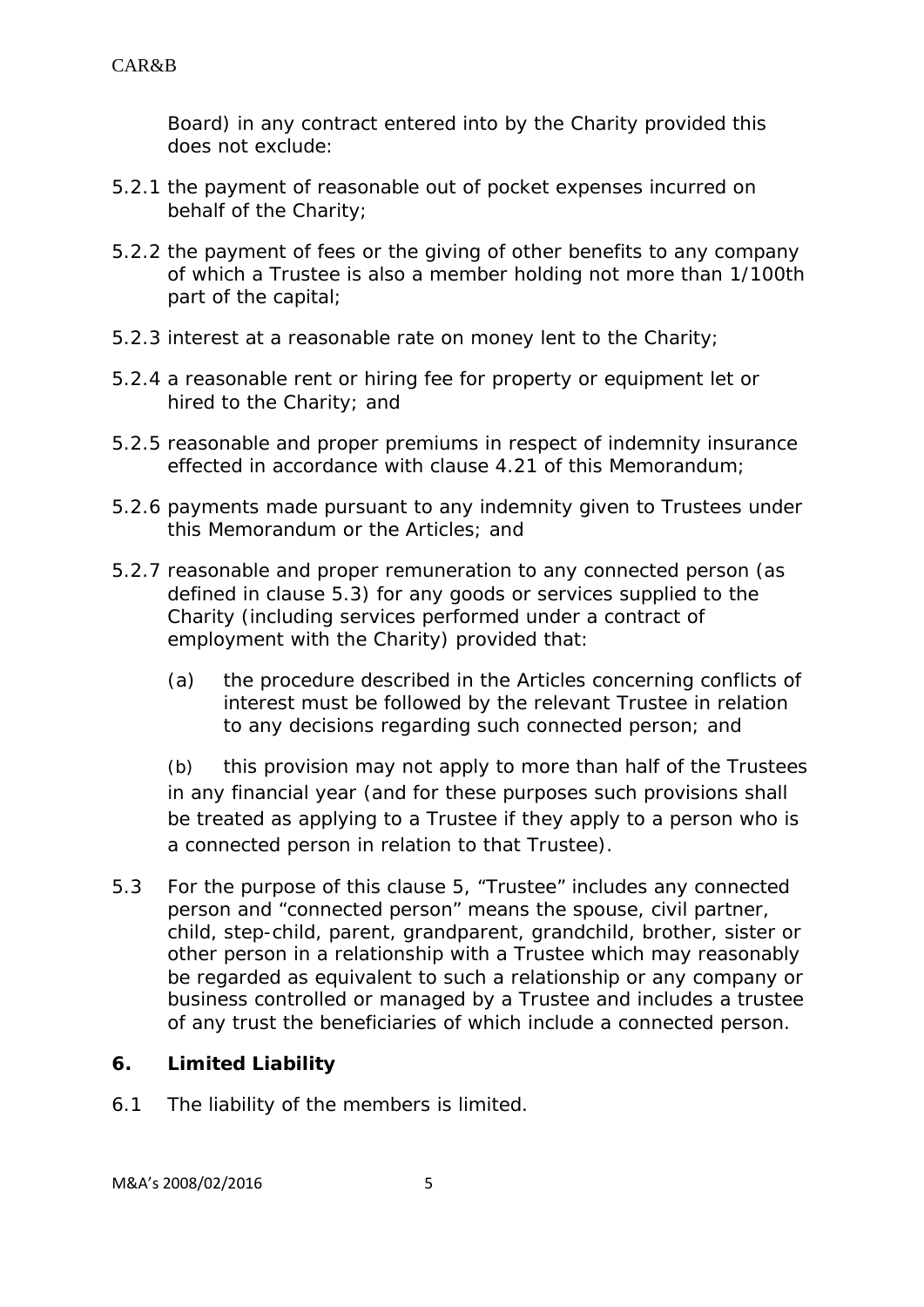- 6.2 Every member of the Charity undertakes to contribute such amount as may be required, not exceeding £1, to the Charity's assets if it should be wound up while they are a member or within one year after they cease to be a member:-
- 6.2.1 for the payment of the Charity's debts and liabilities contracted before they ceased to be a member;
- 6.2.2 for the costs, charges and expenses of winding up; and
- 6.2.3 for the adjustment among themselves of the rights of persons who have contributed to the Charity's assets.

## **7. Amendment**

7.1 The Memorandum and Articles of Association of the Charity may be amended in accordance with the Companies Acts and the Charities Act 1993 (or any statutory re-enactment or modification of those Acts) provided that no amendment shall be made which is inconsistent with the written policies of Citizens Advice.

## **8. Dissolution**

If any property remains after the Charity has been wound up or dissolved and all debts and liabilities have been satisfied, it shall not be paid to or distributed among the members of the Charity. It shall instead be given or transferred to some other institution or institutions established for exclusively charitable purposes having similar objects to those of the Charity. The institution or institutions which are to benefit shall be chosen by the members of the Charity at or before the time of winding up or dissolution. A copy of the statement of accounts, or account and statement for the final accounting period of the Charity must be sent to the Charity Commission.

#### **9. Definitions**

Words and phrases which are defined in the Articles of Association of the Charity have the same meaning when used in this Memorandum unless the context requires otherwise.

# **Articles**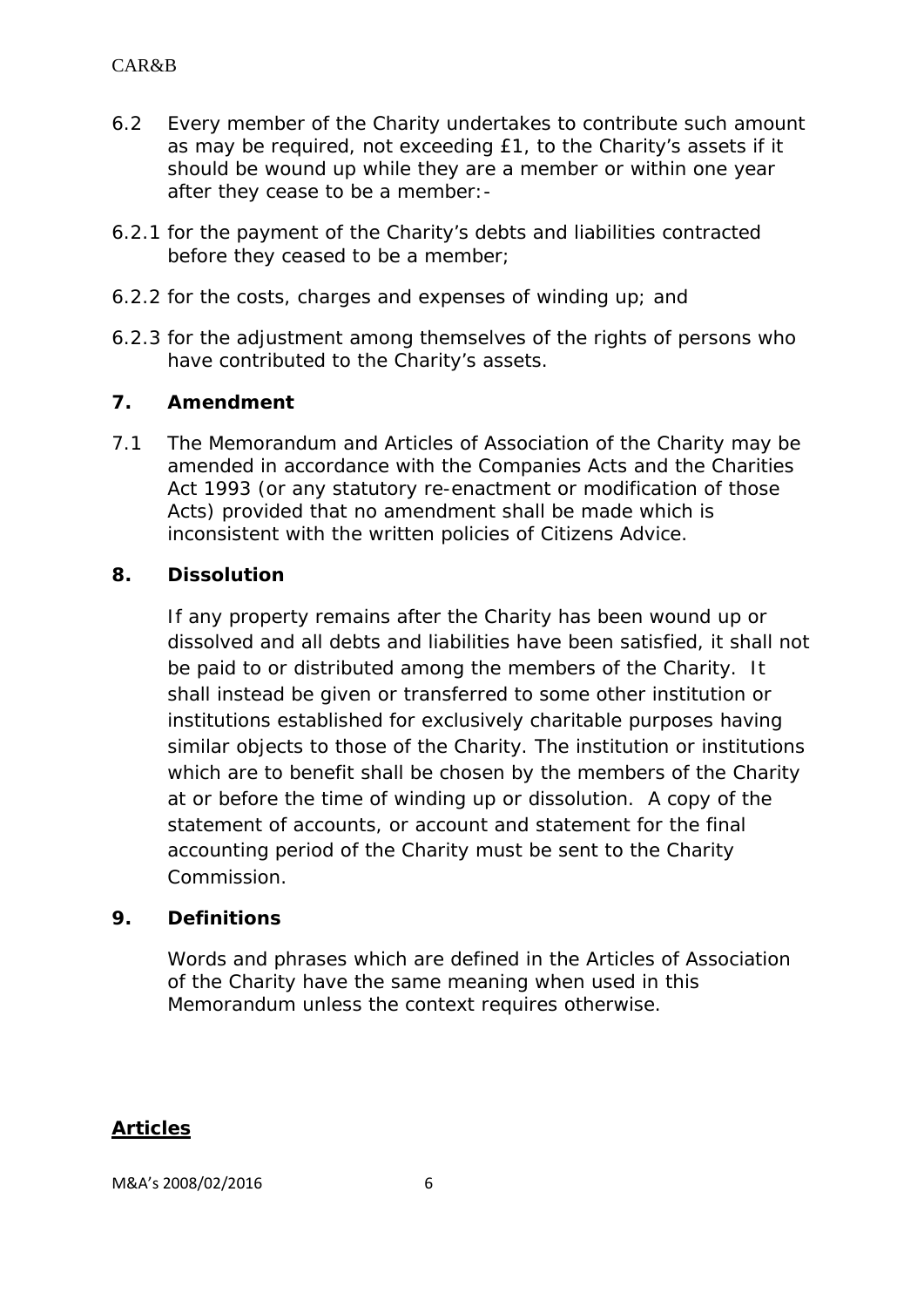# **The Companies Acts 1985- 2006 Company Limited by Guarantee and not having a Share Capital Articles of Association of: Citizens Advice Reigate and Banstead**

## **Interpretation**

1. In these Articles and the Memorandum of Association the following terms shall have the following meanings:-

| Term                                        | <b>Meaning</b>                                                                                                                                                                                                                                                                          |  |  |
|---------------------------------------------|-----------------------------------------------------------------------------------------------------------------------------------------------------------------------------------------------------------------------------------------------------------------------------------------|--|--|
| "address"                                   | includes a number or address used for the<br>purposes of sending or receiving<br>documents and information by electronic<br>means                                                                                                                                                       |  |  |
| "Articles"                                  | these Articles of Association of the Charity                                                                                                                                                                                                                                            |  |  |
| "Citizens Advice"                           | National Association of Citizens Advice<br>Bureaux (company no. 1436945 and<br>registered charity no. 279057)                                                                                                                                                                           |  |  |
| "clear days"                                | in relation to the period of a notice, that<br>period excluding the day when the notice<br>is given or deemed to be given and the<br>day for which it is given or on which it is to<br>take effect and for the avoidance of doubt<br>clear days include weekends and public<br>holidays |  |  |
| "Charity"                                   | <b>Citizens Advice Reigate and Banstead</b>                                                                                                                                                                                                                                             |  |  |
| "Companies Acts"                            | has the meaning given to it in section 2 of<br>the Companies Act 2006                                                                                                                                                                                                                   |  |  |
| "electronic form" and<br>"electronic means" | have the meanings respectively ascribed<br>to them in the Companies Act 2006                                                                                                                                                                                                            |  |  |
| "hard copy" and "hard copy<br>form"         | have the meanings respectively ascribed<br>to them in the Companies Act 2006                                                                                                                                                                                                            |  |  |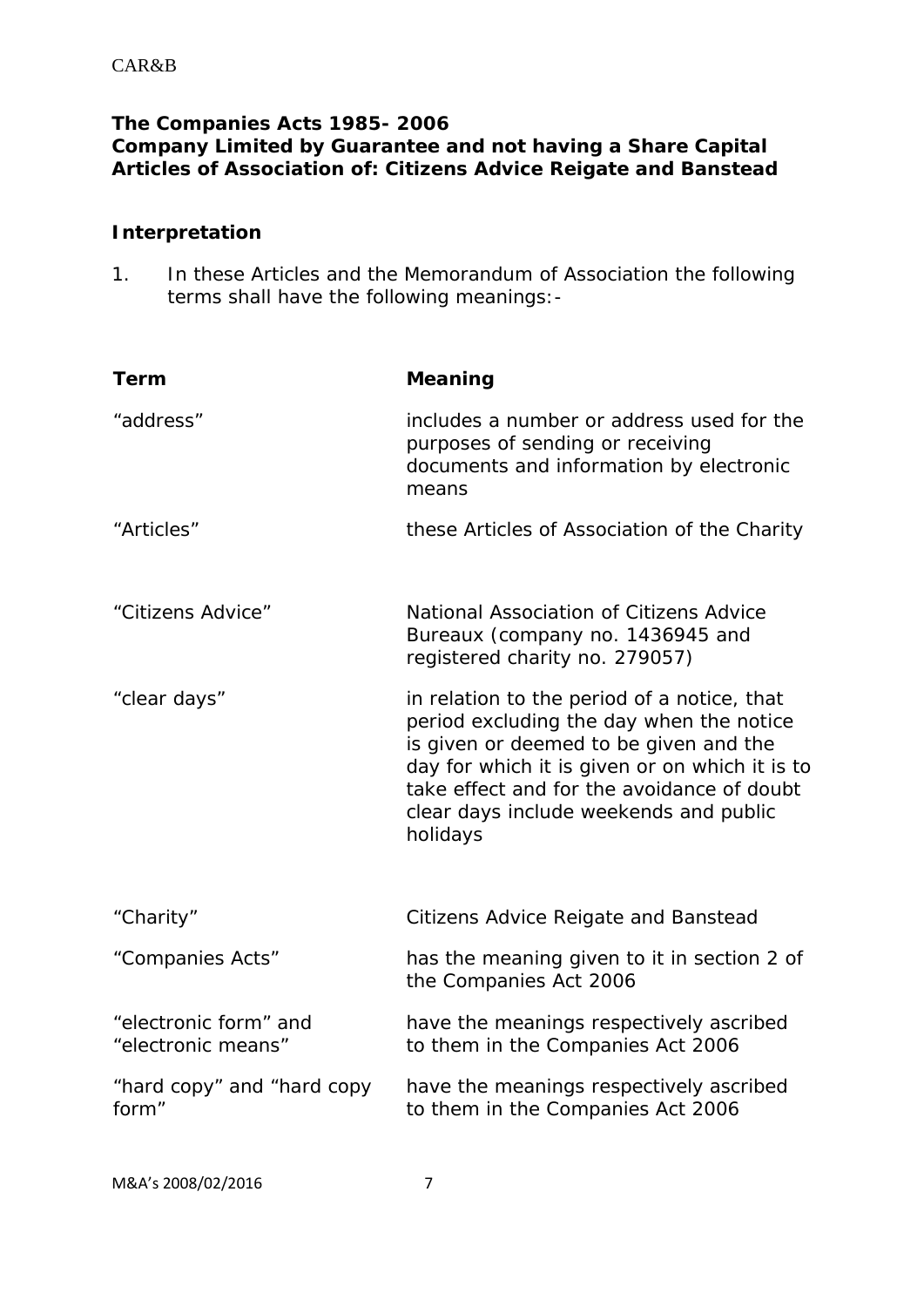| "Memorandum"           | the Memorandum of Association of the<br>Charity                                               |
|------------------------|-----------------------------------------------------------------------------------------------|
| "Office"               | the registered office of the Charity                                                          |
| "Secretary"            | any company secretary of the Charity<br>including any joint or assistant company<br>secretary |
| "Trustee and Trustees" | the director and directors as defined in the<br><b>Companies Acts</b>                         |

2. Unless the context otherwise requires, words or expressions contained in the Articles bear the same meaning as in the Companies Acts, but excluding any statutory modification not in force when the Articles became binding on the Charity.

## **Membership**

- 3. In addition to the subscribers to the Memorandum the Charity may admit into membership:
- 3.1 individuals (over the age of 18 years) who are interested in furthering the work of the Charity and who are not paid or volunteer workers of the Charity; and
- 3.2 any body corporate or unincorporated association which is interested in furthering the Charity's work and is admitted to membership in accordance by the Trustees with Article 5 (any such body being called in these Articles a "member organisation").
- 4. The Trustee Board may establish criteria for membership and make regulations governing the admission of members.
- 5. Each member organisation shall appoint an individual to represent it and to vote on its behalf at meetings of the Charity; and may appoint someone else (an alternate) to attend any meeting of the Charity if the appointed representative is unable to attend.
- 6. Each member organisation shall notify the Secretary of the name of the representative appointed by it and of any alternate. If the representative or alternate resigns or otherwise leaves the member organisation, he or she shall immediately cease to be the representative of the member organisation.
- 7. The Trustee Board can vote, with good reason, to end the membership of any individual or member organisation. The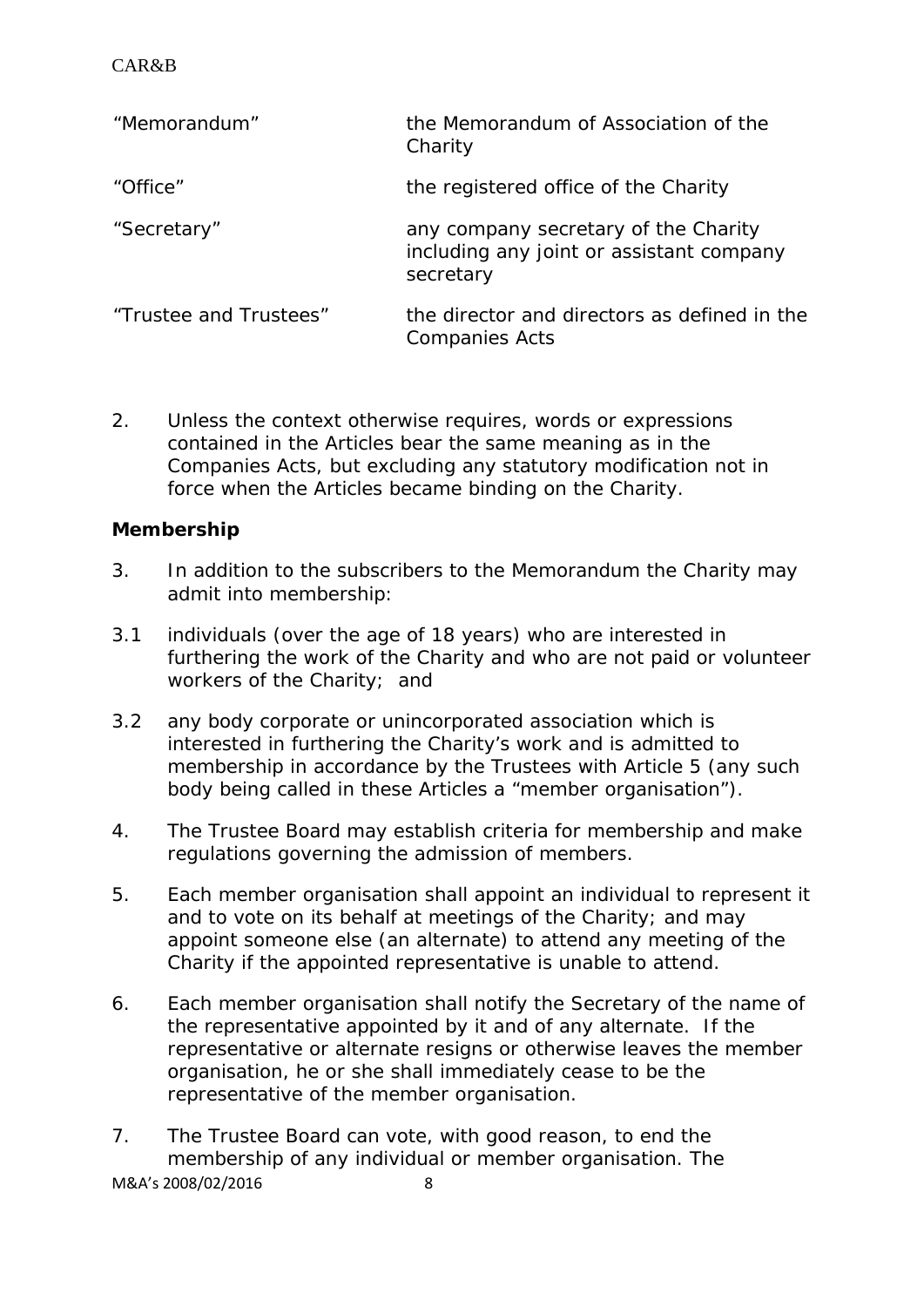individual or member organisation can appeal against this, by making representations to the Trustee Board (and may be accompanied by one other person for this purpose) before a final decision is made.

- 8. The Charity shall maintain a register of members recording the name and address of every member and the representative of every member organisation and the dates on which they became and ceased to be a member or representative.
- 9. Membership cannot be transferred to anyone else and ceases automatically if the member fails to attend four successive general meetings in person, by its appointed representative (if a member organisation) or by proxy without notifying to the Secretary his or her intention to remain a member.
- 10. No person or organisation may be admitted as a member of the Charity unless their application for membership has been approved by the Trustee Board.

#### **General Meetings**

11. The Trustees may call a general meeting at any time. The Trustees shall call a general meeting on receiving a requisition to that effect, signed by at least 10% of the members having the right to attend and vote at general meetings. If the Trustees do not call a general meeting having received such a requisition, the requisitionists may call a general meeting in accordance with the Companies Acts.

#### **Length of Notice**

- 12. Unless Article 14 applies, general meetings shall be called by at least 14 clear days' written notice.
- 13. A general meeting may be called by shorter notice if it is so agreed by at least 90% of the members entitled to attend and vote at that meeting.

# **Contents of Notice**

14. Every notice calling a general meeting shall specify the place, day and time of the meeting, the address of the Office and the general nature of the business to be transacted. If a special resolution is to be proposed, the notice shall contain a statement to that effect. The notice shall inform members of their right to appoint proxies, be accompanied by suitable proxy forms, and state where and by when such forms must be delivered.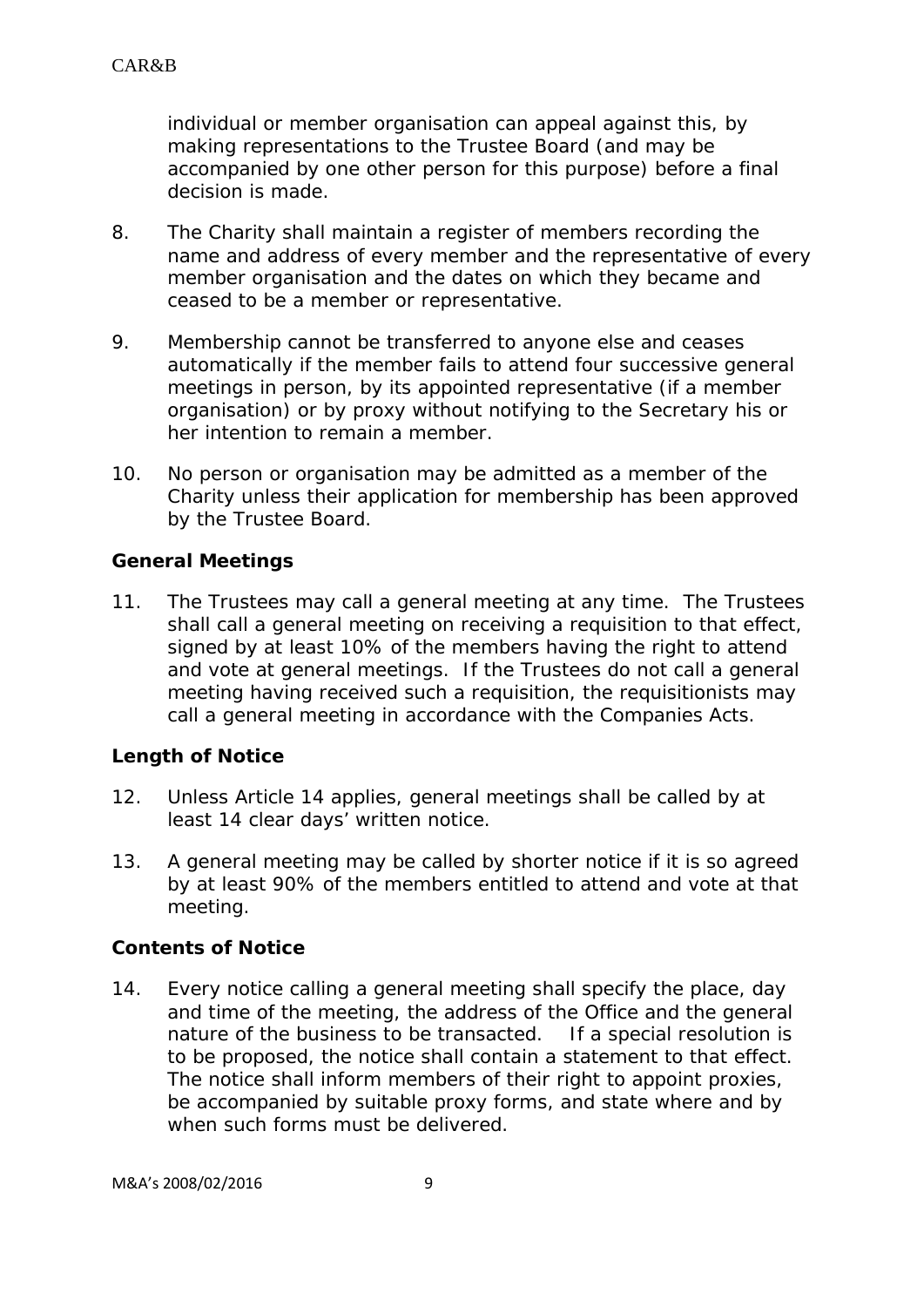# **Service of Notice**

15. Notice of general meetings shall be given to every member and to the Trustees, Citizens Advice, any President, and to the auditors of the Charity.

#### **Proceedings at General Meetings**

- 16. No business shall be transacted at any general meeting unless a quorum is present. Ten persons entitled to vote upon the business to be transacted, each being a member or a duly authorised representative of a member organisation or a proxy thereof or ten percent of the total membership, whichever is the greater, shall be a quorum.
- 17. If such a quorum is not present within half an hour from the time appointed for the meeting, the meeting shall stand adjourned to the same day in the next week at the same time and place or to such time and place as the Trustees may decide and if at the adjourned meeting a quorum is not present within half an hour from the time appointed for the meeting the members present in person or by proxy shall be a quorum.
- 18. A representative from Citizens Advice shall be invited to attend general meetings of the Charity and shall have the right to speak but not to vote at such meetings.
- 19. The President or the Chair of the Trustee Board in that order, shall be the chair of each general meeting. In his or her absence, the Vice Chair of the Trustee Board (if any) shall take the chair, and if none is in attendance the persons present, before any other business is transacted, shall appoint a chair of the meeting.
- 20. The chair of the meeting may, with the consent of a meeting at which a quorum is present (and shall if so directed by the meeting), adjourn the meeting from time to time and from place to place, but no business shall be transacted at an adjourned meeting other than business which might properly have been transacted at the meeting had the adjournment not taken place. When a meeting is adjourned for fourteen days or more, at least seven clear days' notice shall be given specifying the time and place of the adjourned meeting and the general nature of the business to be transacted. Otherwise it shall not be necessary to give any such notice.
- 21. A resolution put to the vote of a meeting shall be decided on a show of hands unless before or on the declaration of the result of the show of hands a poll is duly demanded. Subject to the provisions of the Companies Acts, a poll may be demanded:-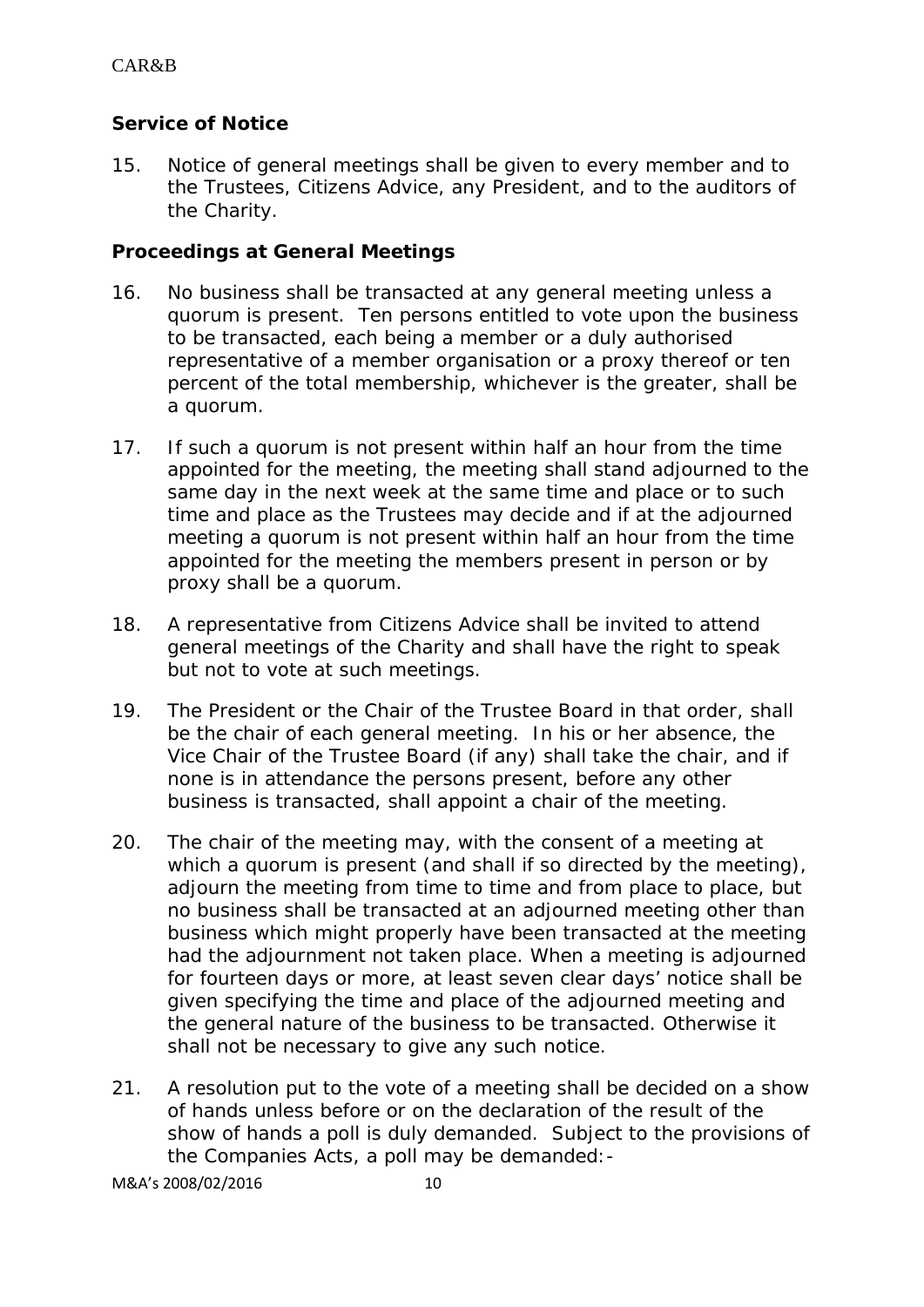- 21.1 by the chair of the meeting; or
- 21.2 by at least two members or their proxies having the right to vote at the meeting.
- 22. Unless a poll is duly demanded a declaration by the chair of the meeting that a resolution has been carried or carried unanimously, or by a particular majority, or lost, or not carried by a particular majority and an entry to that effect in the minutes of the meeting shall be conclusive evidence of the fact without proof of the number or proportion of the votes recorded in favour of or against the resolution.
- 23. The demand for a poll may, before the poll is taken, be withdrawn but only with the consent of the chair of the meeting and a demand so withdrawn shall not be taken to have invalidated the result of a show of hands declared before the demand was made.
- 24. A poll shall be taken as the chair of the meeting directs and he or she may appoint scrutineers (who need not be members) and fix a time and place for declaring the result of the poll. The result of the poll shall be deemed to be the resolution of the meeting at which the poll was demanded. $1$
- 25. A poll demanded on the election of the chair of the meeting or on a question of adjournment shall be taken forthwith. A poll demanded on any other question shall be taken either forthwith or at such time and place as the chair of the meeting directs not being more than thirty days after the poll is demanded. The demand for a poll shall not prevent the continuance of a meeting for the transaction of any business other than the question on which the poll was demanded. If a poll is demanded before the declaration of the result of a show of hands and the demand is duly withdrawn, the meeting shall continue as if the demand had not been made.
- 26. No notice need be given of a poll not taken forthwith if the time and place at which it is to be taken are announced at the meeting at which it is demanded. In any other case, at least seven clear days' notice shall be given specifying the time and place at which the poll is to be taken.
- 27. The proceedings at any meeting or on the taking of any poll shall not be invalidated by reason of any accidental informality or irregularity (including any accidental omission to give or any nonreceipt of notice) or any want of qualification in any of the persons present or voting.

**.** 

<span id="page-10-0"></span>M&A's 2008/02/2016 11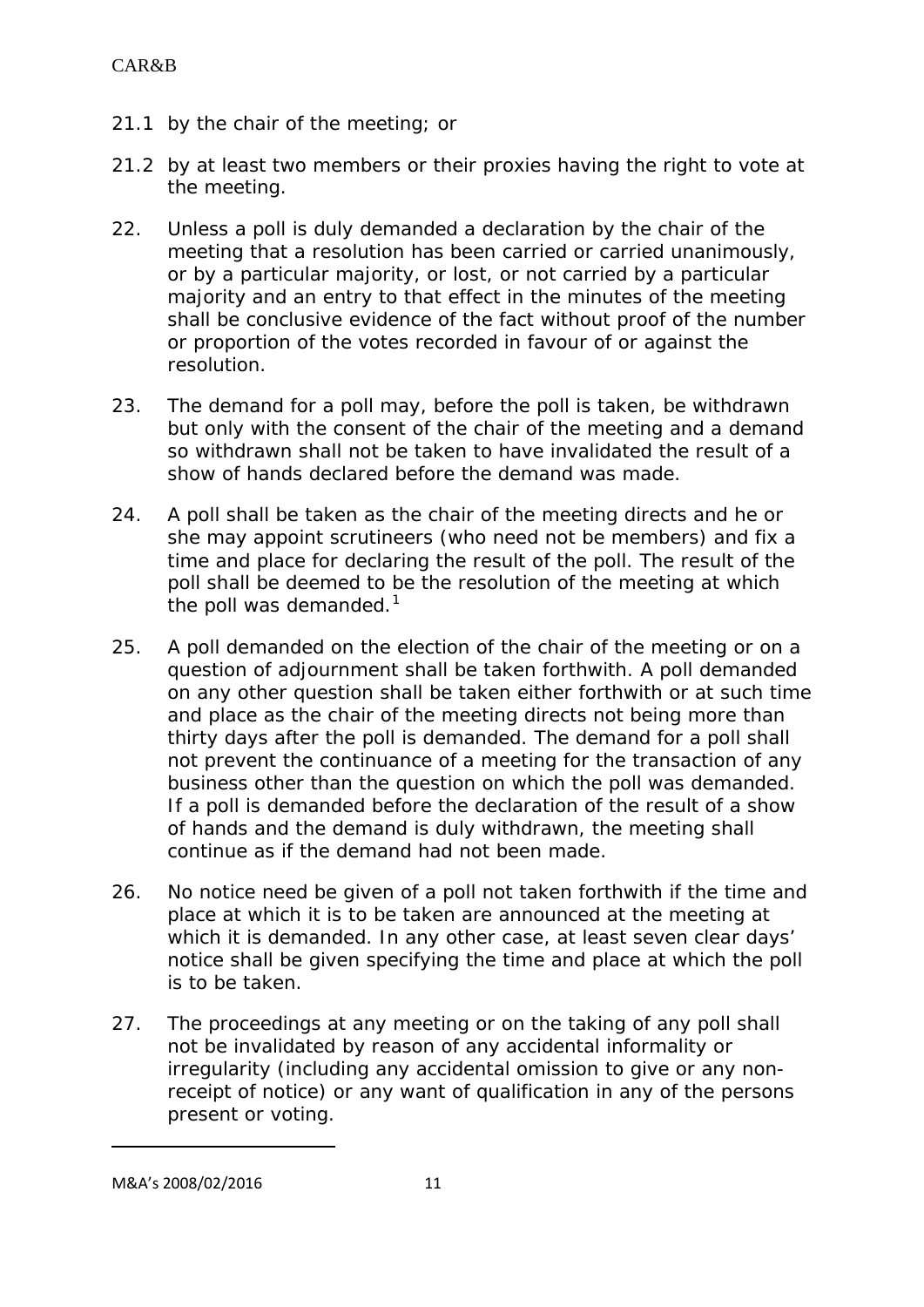# **Votes of members**

- 28. Every member present in person or by proxy shall have one vote.
- 29. No member may vote on any matter in which he or she is personally interested, pecuniarily or otherwise, or debate on such a matter without in either case the permission of the majority of the members present in person at the meeting, such permission to be given or withheld without discussion.
- 30. No objection shall be raised to the qualification of any voter except at the meeting or adjourned meeting at which the vote objected to is tendered, and every vote not disallowed at the meeting shall be valid. Any objection made in due time shall be referred to the chair of the meeting whose decision shall be final and binding.
- 31. A vote given or poll demanded by the duly authorised representative of a member organisation shall be valid notwithstanding the previous termination of the authority of the person voting or demanding a poll unless notice of the termination was received by the Charity before the commencement of the meeting or adjourned meeting at which the vote is given or the poll demanded or (in the case of a poll taken otherwise than on the same day as the meeting or adjourned meeting) the time appointed for taking the poll.

#### **Proxies**

32. A proxy shall be in the following form (or in form as near thereto as circumstances allow or in any other form which is usual or which the Board may approve):-

"Citizens Advice………………………………………."

Name of member appointing the proxy:…………………………………

Address:……………………………………………………………………

I/We hereby appoint [*name of proxy*] of [*address of proxy*] as my/our proxy to vote in my/our name and on my/our behalf at the meeting of the Charity to be held on [*date*], and at any adjournment of the meeting.

This form is to be used in respect of the resolutions mentioned below as follows:

This form is to be used in respect of the resolutions mentioned below as follows: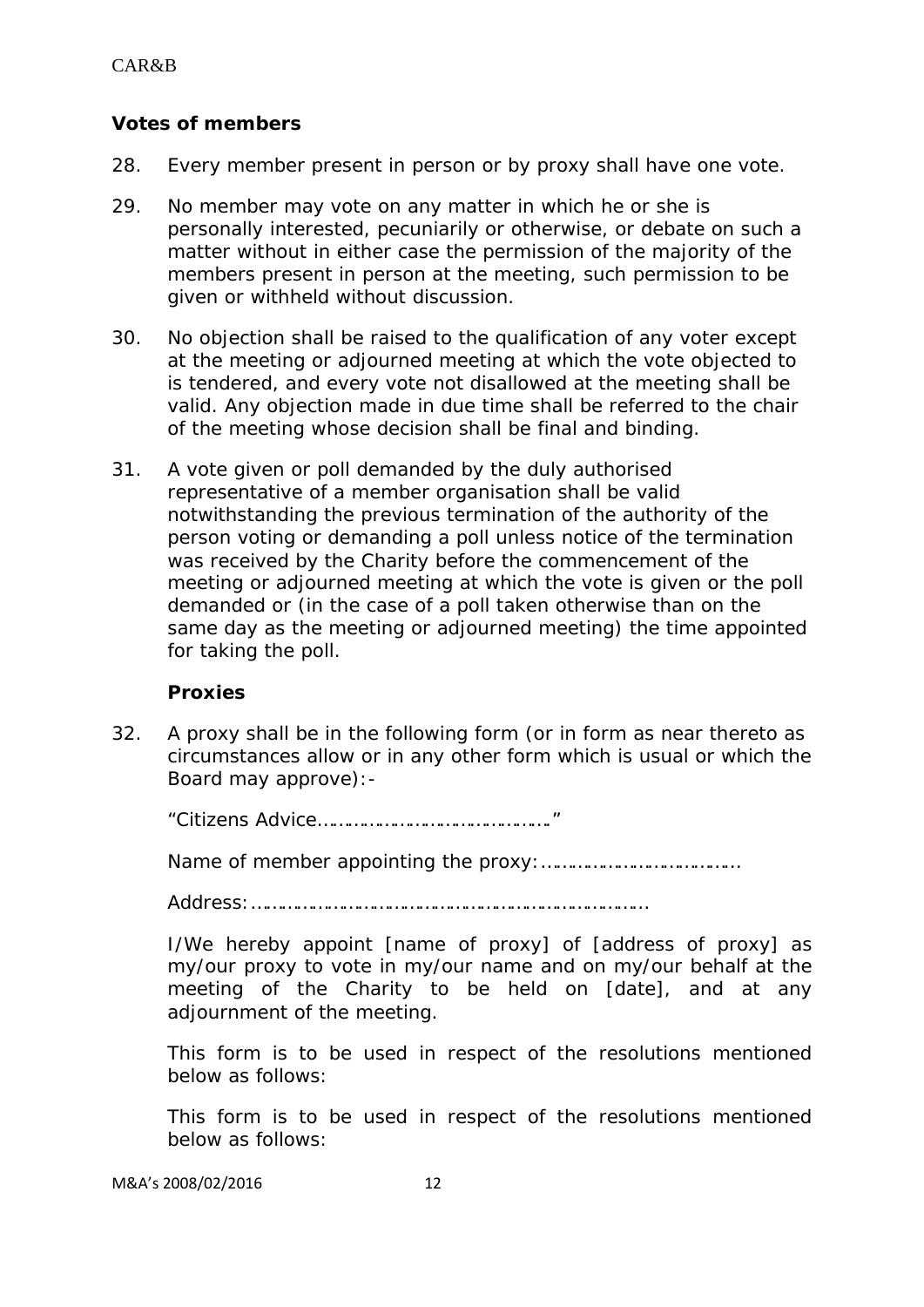| Resolution 1:                                               | $*$ for | *against | *abstain | *as the proxy<br>thinks fit |
|-------------------------------------------------------------|---------|----------|----------|-----------------------------|
| Resolution 2:                                               | *for    | *against | *abstain | *as the proxy<br>thinks fit |
| All other<br>resolutions<br>properly put to<br>the meeting: | *for    | *against | *abstain | *as the proxy<br>thinks fit |

\*Strike out whichever is not desired. If no indication is given, the proxy may vote as he or she thinks fit.

delivery of communications to the Charity and shall be so delivered:

Signed: ……………………………………. Dated: ……………………...………………"

33. Proxy appointment forms must be delivered to the Charity in accordance with the provisions of these Articles concerned with

- 33.1 at least 48 hours before the time for holding the meeting or adjourned meeting at which the person named in the form proposes to vote;
- 33.2 in the case of a poll taken more than 48 hours after it is demanded: at least 24 hours before the time appointed for the taking of the poll; or
- 33.3 in the case of a poll not taken at the meeting but taken within 48 hours after it is demanded: at the meeting at which the poll is demanded, by delivering the form to the chair of the meeting or to the Secretary or to any Trustee;

and an instrument of proxy which is not so delivered shall be invalid.

34. A vote given or poll demanded by proxy or by the duly authorised representative of a member organisation shall be valid notwithstanding the previous termination of the authority of the person voting or demanding a poll unless notice of the termination was received by the Charity before the commencement of the meeting or adjourned meeting at which the vote is given or the poll demanded or (in the case of a poll taken otherwise than on the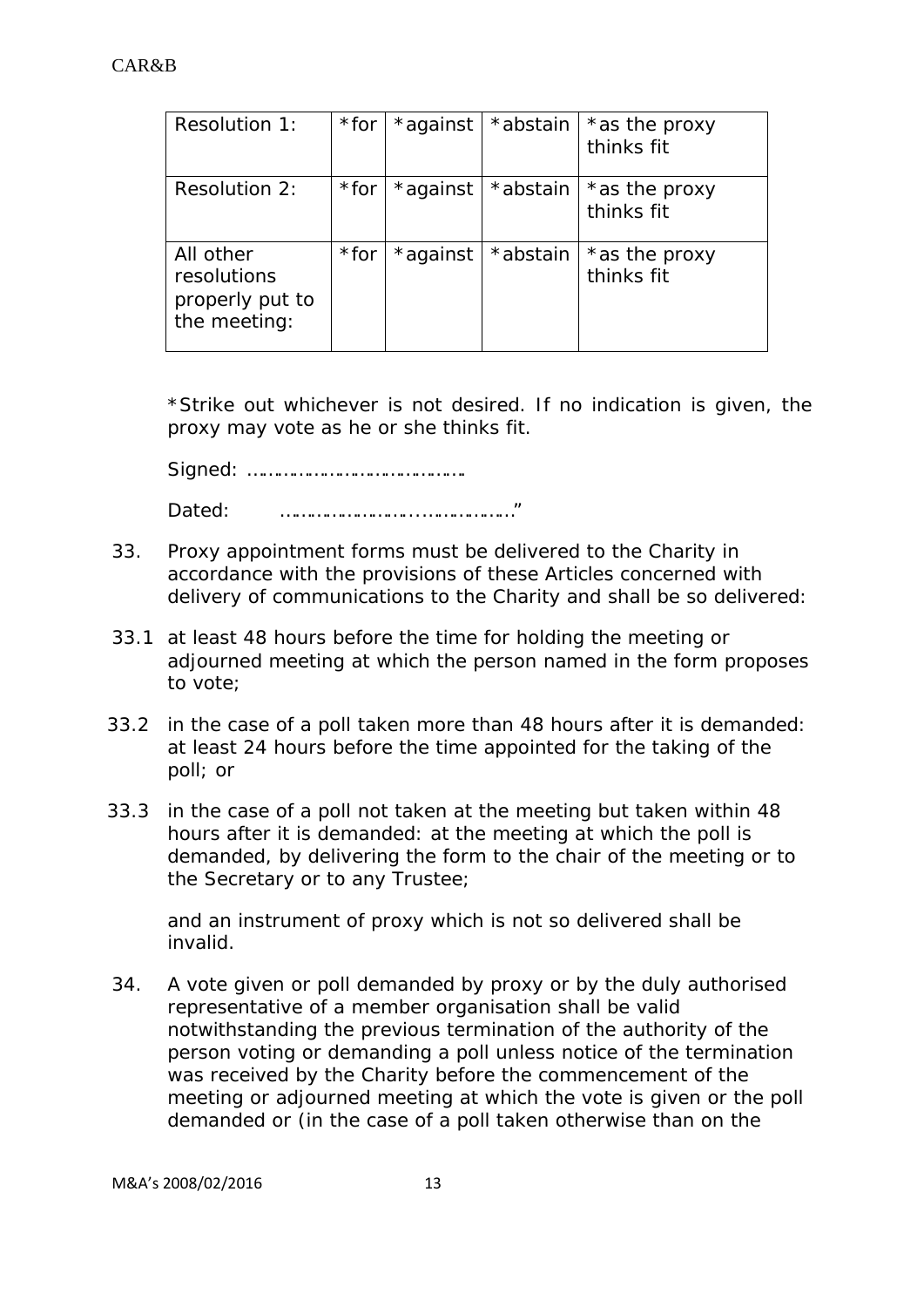same day as the meeting or adjourned meeting) the time appointed for taking the poll.

#### **Trustee Board**

#### **Appointment, removal and disqualification of Trustees**

- 35. The first Trustees shall be those persons notified to the Registrar of Companies as the first directors of the Charity.
- 36. The maximum number of Trustees shall be fifteen and the minimum shall be three, being either:
- 36.1 elected at a general meeting (there being no more than ten such elected trustees in total), and who shall hold office from the conclusion of that meeting

**or:-**

36.2 nominated by member organisations

**or:-**

36.3 co-opted by the Trustee Board

provided that on appointment the total number of co-opted and nominated Trustees does not exceed one third of the total number of Trustees.

- 37. Each appointment of a co-opted or nominated Trustee shall be made at an ordinary meeting of the Trustee Board and shall take effect immediately unless the appointment is to fill a place which has not yet been vacated in which case the appointment shall run from the date when the post becomes vacant.
- 38. All elected Trustees shall retire from office no more than three years following the general meeting of the Trustee Board at which they were elected but may be re-elected.
- 39. All nominated or co-opted Trustees shall retire from office no more than three years following the general meeting of the Trustee Board at which they were appointed but may then be elected or reappointed.
- 40. At a general meeting of the Trustee Board , the Trustee Board shall (if applicable) review member organisations and consider:
- 40.1 any application for representation on the Trustee Board from any member organisation; and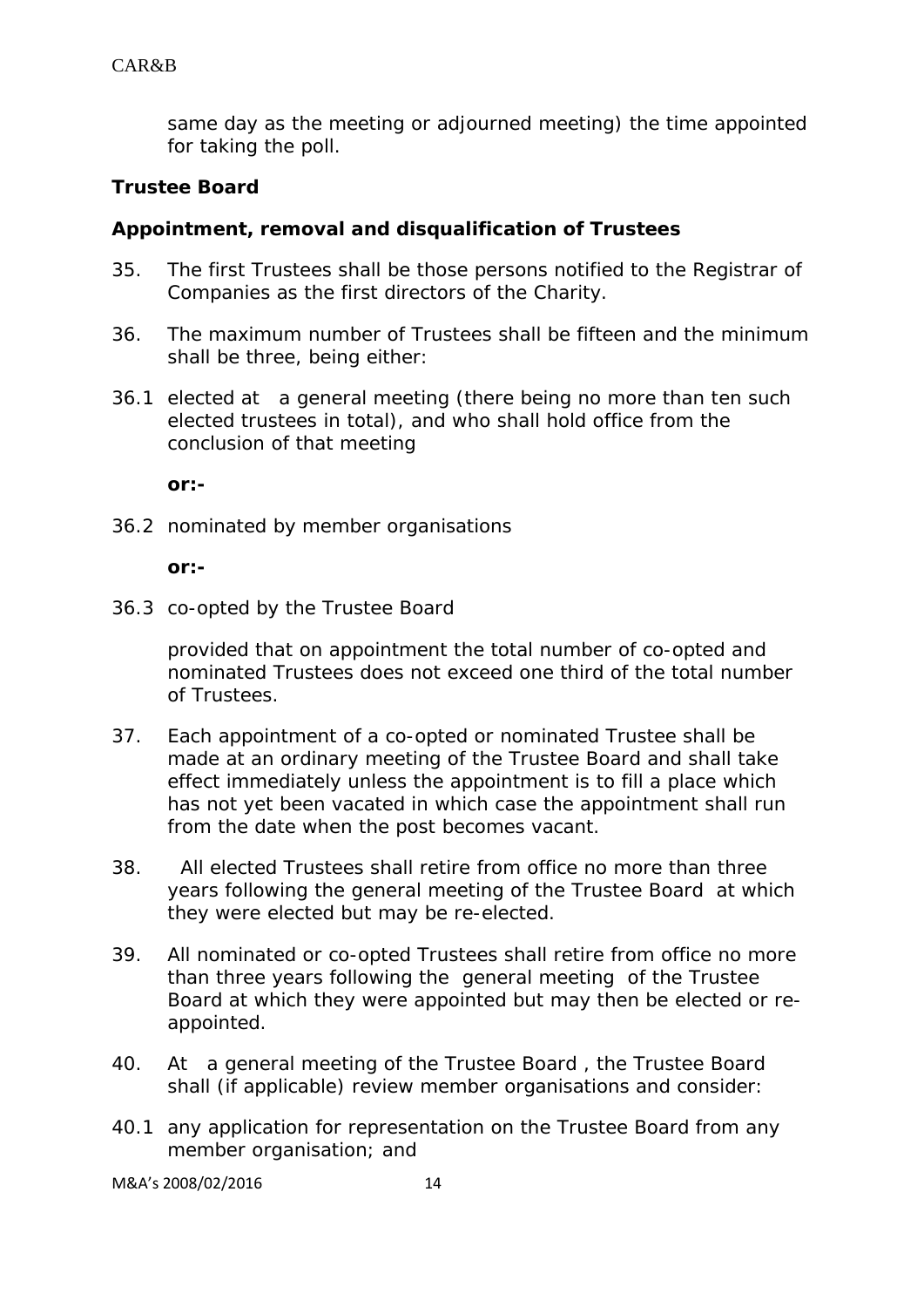- 40.2 any proposal from a Trustee to offer representation on the Trustee Board to any member organisation.
- 41. Any proposal from a Trustee to offer representation to a member organisation can be voted on. If this motion is passed by a majority of at least two-thirds of the Trustees present, the Trustee Board shall decide how long the organisation shall be represented and invite it to nominate a representative under Article 5.
- 42. No person shall be elected or re-elected as a Trustee at any general meeting unless, at least fourteen but not more than thirty-five clear days before the date appointed for the meeting, notice from a member qualified to vote at the meeting has been given to the Charity of the intention to propose that person for election or reelection stating the particulars which would, if he or she were so elected or re-elected, be required to be included in the Charity's Register of Trustees, together with notice signifying that person's willingness to be elected or re-elected.
- 43. At least seven but not more than twenty eight clear days before the date appointed for holding a general meeting notice shall be given to all who are entitled to receive notice of the meeting of any person in respect of whom notice has been duly given to the Charity of the intention to propose him or her at the meeting for election or re-election as a Trustee. The notice shall give the particulars of that person which would, if he or she were so elected or re-elected, be required to be included in the Charity's Register of Trustees.
- 44. The Trustee Board may make regulations concerning the election of Trustees such that it shall not be necessary to vote separately on the election of each Trustee but instead the Trustees may be elected by ballot.
- 45. Subject to the above Articles, a Trustee who retires at a general meeting may, if willing to act, be re-elected. If he or she is not reelected, he or she shall retain office until the meeting elects someone in his or her place, or if it does not do so, until the end of the meeting.
- 46. No person may be appointed as a Trustee:
- 46.1 under the age of 18 years; or
- 46.2 if he or she is a paid or volunteer worker at any bureau operated by the Charity;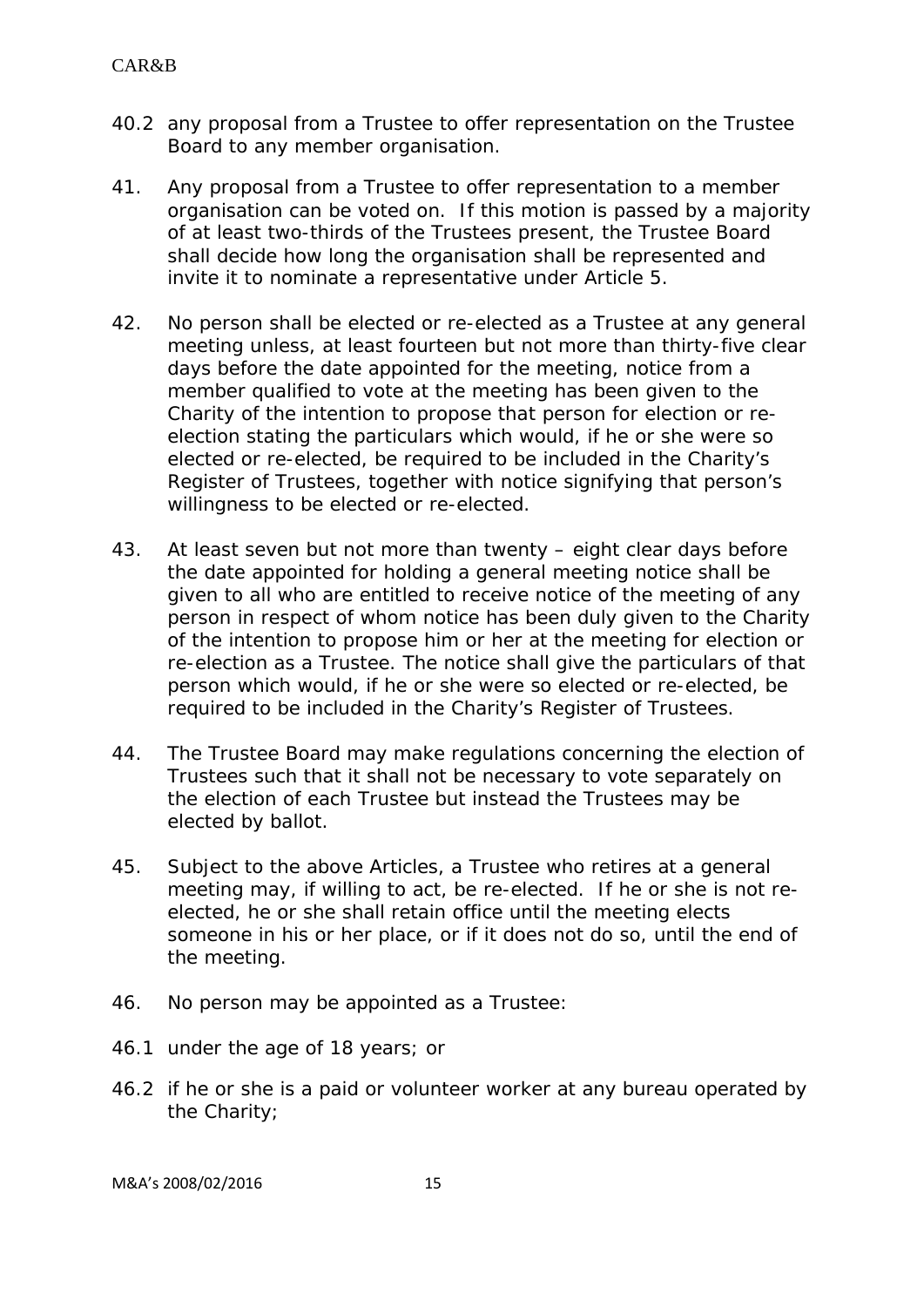- 46.3 unless he or she is a member (or duly appointed representative of a member organisation) of the Charity; or
- 46.4 in circumstances such that, had he or she already been a Trustee, he or she would have been disqualified from acting under the provisions of these Articles.
- 47. The Trustees may appoint a person who is willing to act as a coopted Trustee, provided that the appointment does not cause the number of Trustees to exceed any number fixed by or in accordance with the Articles as the maximum number of Trustees.
- 48. The remaining members of the Trustee Board may appoint a person willing to act to fill a casual vacancy in the office of an elected member of the Trustee Board until the next general meeting. A casual vacancy in the office of a representative member may be filled by the organisation that s/he represented (provided that such person is acceptable to the Trustee Board).
- 49. The office of a Trustee shall be vacated if he or she:
- 49.1 is disqualified from acting as a member of the Trustee Board by virtue of section 72 of the Charities Act 1993 (or any statutory reenactment or modification of that provision);
- 49.2 becomes incapable by reason of mental disorder, illness or injury of managing and carrying out her/his own affairs;
- 49.3 is absent without the permission of the Trustee Board from three consecutive meetings and the Trustee Board resolves that her/his office be vacated;
- 49.4 notifies to the Trustee Board a wish to resign by giving at least one month's notice in writing to the Secretary stating the date on which the resignation is to take effect (but only if at least three members of the Trustee Board will remain in office when the notice of resignation is to take effect);
- 49.5 ceases to be a member or duly appointed representative of a member organisation of the Charity.

#### **Powers of Trustees**

50. Subject to the provisions of the Companies Acts and the Memorandum and the Articles, the business of the Charity shall be managed by the Trustees who may exercise all the powers of the Charity. No alteration of the Memorandum or Articles shall invalidate any prior act of the Trustees which would have been valid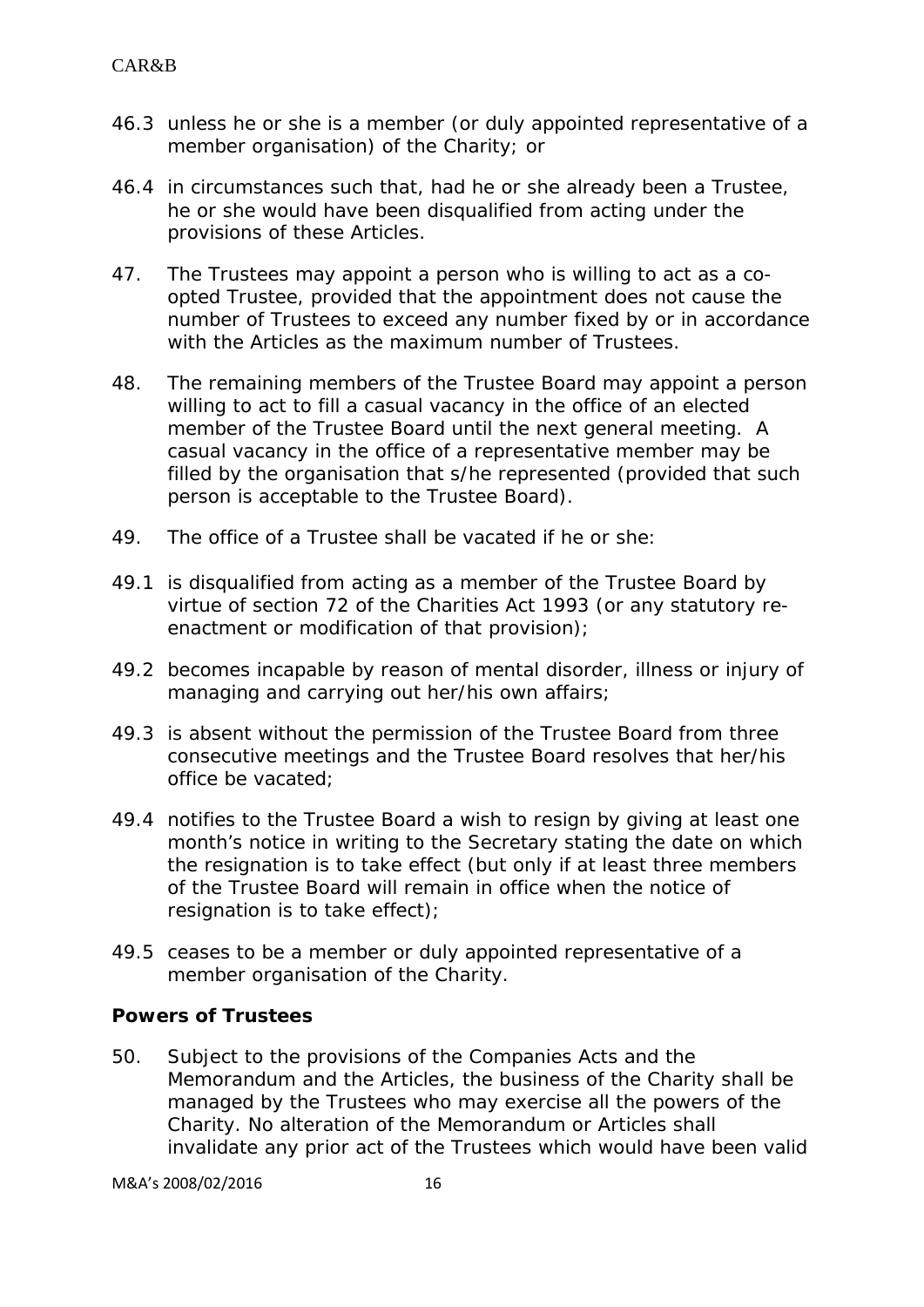if that alteration had not been made. The powers given by this Article shall not be limited by any special power given to the Trustees by the Articles and a meeting of Trustees at which a quorum is present may exercise all powers exercisable by the Trustees.

## **Regulations**

51. The Trustees may make, repeal or alter regulations as to the management of the Charity and its affairs, as to the duties of any officers or employees of the Charity, as to the conduct of business by the Trustees or any committee or at any general meeting and as to any of the matters within the powers or under the control of the Trustees provided that such regulations shall not be inconsistent with the Memorandum or the Articles.

#### **Delegation of Trustees' powers**

- 52. The Trustees may appoint any person to be the agent of the Charity for such purposes and on such conditions as they determine.
- 53. The Trustees may delegate any of their functions and duties to any committee of individuals comprising at least two Trustees or the implementation of any of their resolutions and day-to-day management of the affairs of the Charity to any person or committee in accordance with the conditions set out in the Articles.

#### **Delegations to committees**

- 54. In the case of delegation of functions and duties to committees:
- 54.1 the resolution making that delegation shall specify those who shall serve or be asked to serve on any committee (although the resolution may allow the committee to make co-options up to a specified number);
- 54.2 the deliberations of any such committee shall be reported regularly to the Trustees and any resolution passed or decision taken by any such committee shall be reported forthwith to the Trustees;
- 54.3 all delegations under this Article shall be revocable at any time;
- 54.4 the Trustees may make such regulations and impose such terms and conditions and give such mandates to any such committee as they may from time to time think fit; and
- 54.5 no committee shall incur expenditure on behalf of the Charity except in accordance with a budget which has been approved by the Trustees.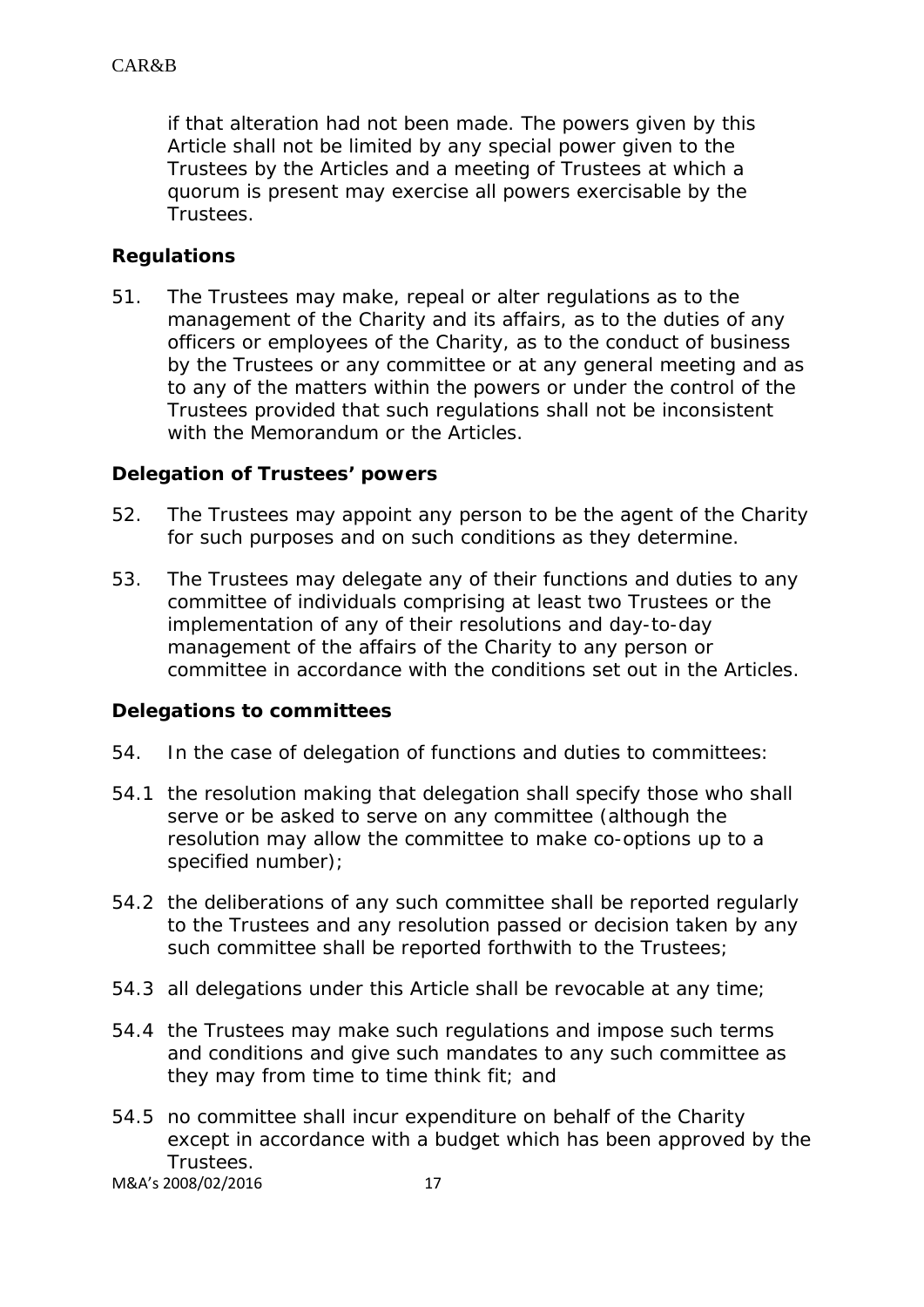55. The meetings and proceedings of any committee shall be governed by the provisions of the Articles regulating the meetings and proceedings of the Trustees so far as the same are applicable and are not superseded by any regulations made by the Trustees.

#### **Delegations of management powers**

- 56. In the case of delegation of the day-to-day management of the Charity to a chief executive or other manager or managers:
- 56.1 the delegated power shall be to manage the Charity by implementing the policy and strategy adopted and within a budget approved by the Trustees and if applicable to advise the Trustees in relation to such policy, strategy and budget;
- 56.2 the Trustees shall provide the manager with a description of his or her role and the extent of his or her authority; and
- 56.3 the manager shall report regularly to the Trustees on the activities undertaken and (where those activities involve managing the Charity generally) provide them regularly with management accounts sufficient to explain the financial position of the Charity.

## **Expenses of Trustees**

57. The Trustees may be paid all reasonable travelling, hotel, and other expenses properly incurred by them in connection with their attendance at meetings of Trustees or committees of Trustees or general meetings of the Charity or otherwise in connection with the discharge of their duties.

# **Officers**

- 58. The Trustee Board shall elect from its number a Chair (if none has been appointed by the members of the Charity) and a Treasurer and may elect one of its number to be Vice Chair. If the Chair is absent from any meeting, the Vice Chair (if any) shall preside. Otherwise the members present shall, before any other business is done, choose one of their number to preside at the meeting.
- 59. A person may hold office as Chair, Vice Chair or Treasurer for a period of six consecutive years. At the end of this period, the Chair, Vice Chair or Treasurer must seek re-election to any of those offices, for a further period.
- 60. The Trustee Board may appoint and remove a President and any other patrons and honorary officers. All such positions shall be nonvoting and unpaid and such persons shall not be Trustees.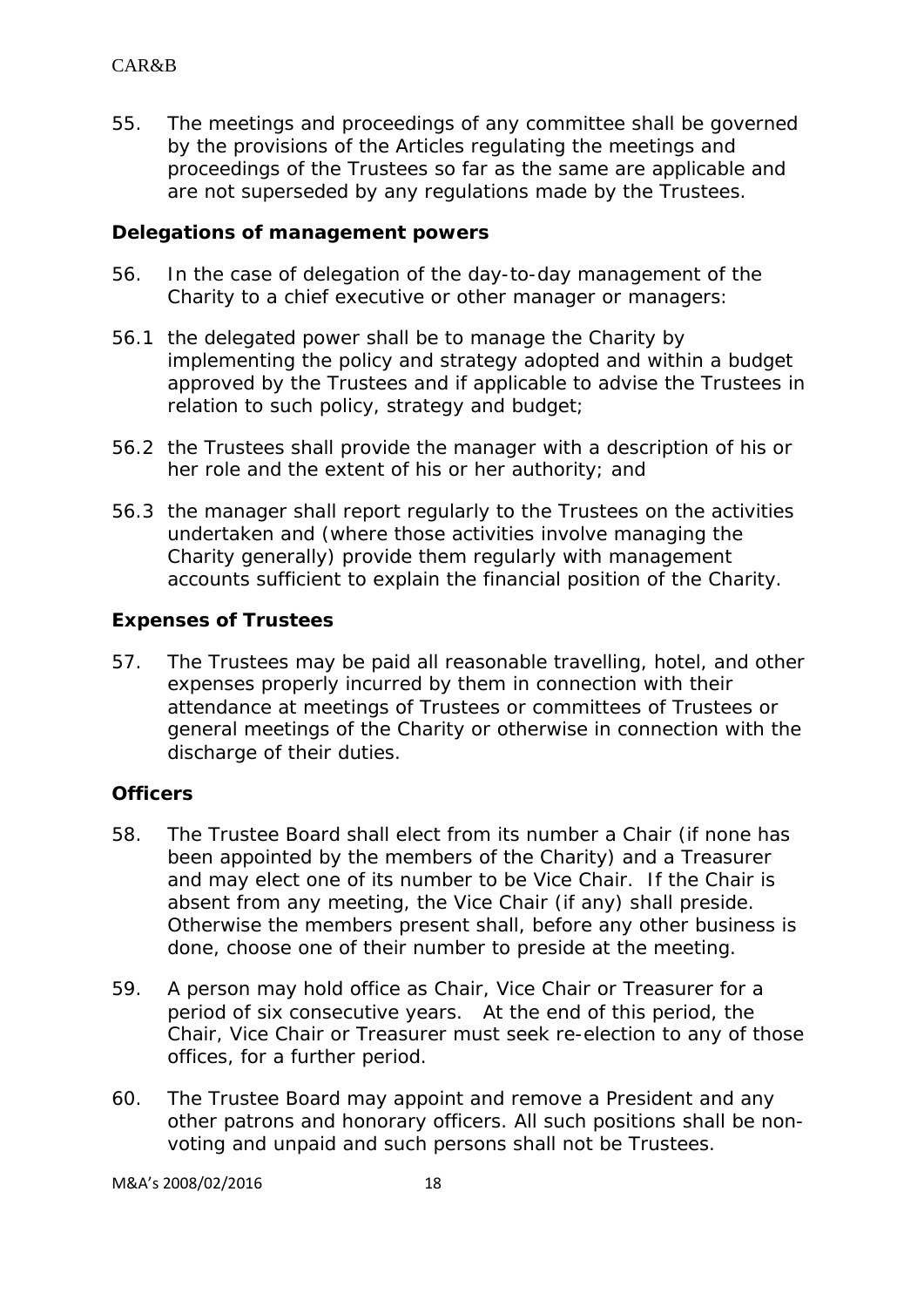61. The Trustee Board may appoint such other paid officers or staff as it considers necessary. The Trustee Board shall appoint and fix the remuneration of such staff as may be necessary to conduct the business of the Charity. Except for the Secretary (who may be a Trustee) such persons shall not be Trustees and will have no right to vote at meetings.

#### **Proceedings of Trustees**

- 62. Subject to the provisions of the Articles, the Trustees may regulate their proceedings as they think fit.
- 63. A representative from Citizens Advice shall be invited to attend all meetings of the Trustee Board and its sub-committees. Such representative shall have the right to speak but shall not have the right to vote at meetings.
- 64. The Charity's Senior Bureau Manager shall be entitled to attend all meetings of the Trustee Board and shall have the right to speak but shall not have the right to vote. The Trustee Board may require any such person to withdraw from the meeting.
- 65. A representative from among the Charity's paid staff and a representative from among the Charity's volunteer workers shall be entitled to attend all meetings of the Trustee Board, and shall have the right to speak but shall not have the right to vote. The Trustee Board may require any such person to withdraw from the meeting.
- 66. The Trustee Board shall hold at least four meetings in each year. A meeting of the Trustee Board may be called at any time by the Chair or by any three Trustees upon at least seven clear days' notice being given to the other Trustees and to Citizens Advice. A meeting of the Trustee Board may be called by shorter notice if the circumstances require a meeting to be convened urgently. The notice shall specify the date, time and place of the meeting and any special matters to be discussed.
- 67. The quorum for Trustee Board meetings shall be at least one third of the members of the Trustee Board, or three members of the Trustee Board, whichever number is greater.
- 68. Questions arising at a meeting shall be decided by a majority of votes. In the case of an equality of votes, the chair of the meeting shall have a second or casting vote.
- 69. The continuing Trustees or a sole continuing Trustee may act despite any vacancies in their number but, if there are fewer than three Trustees, they may act for the purpose of increasing the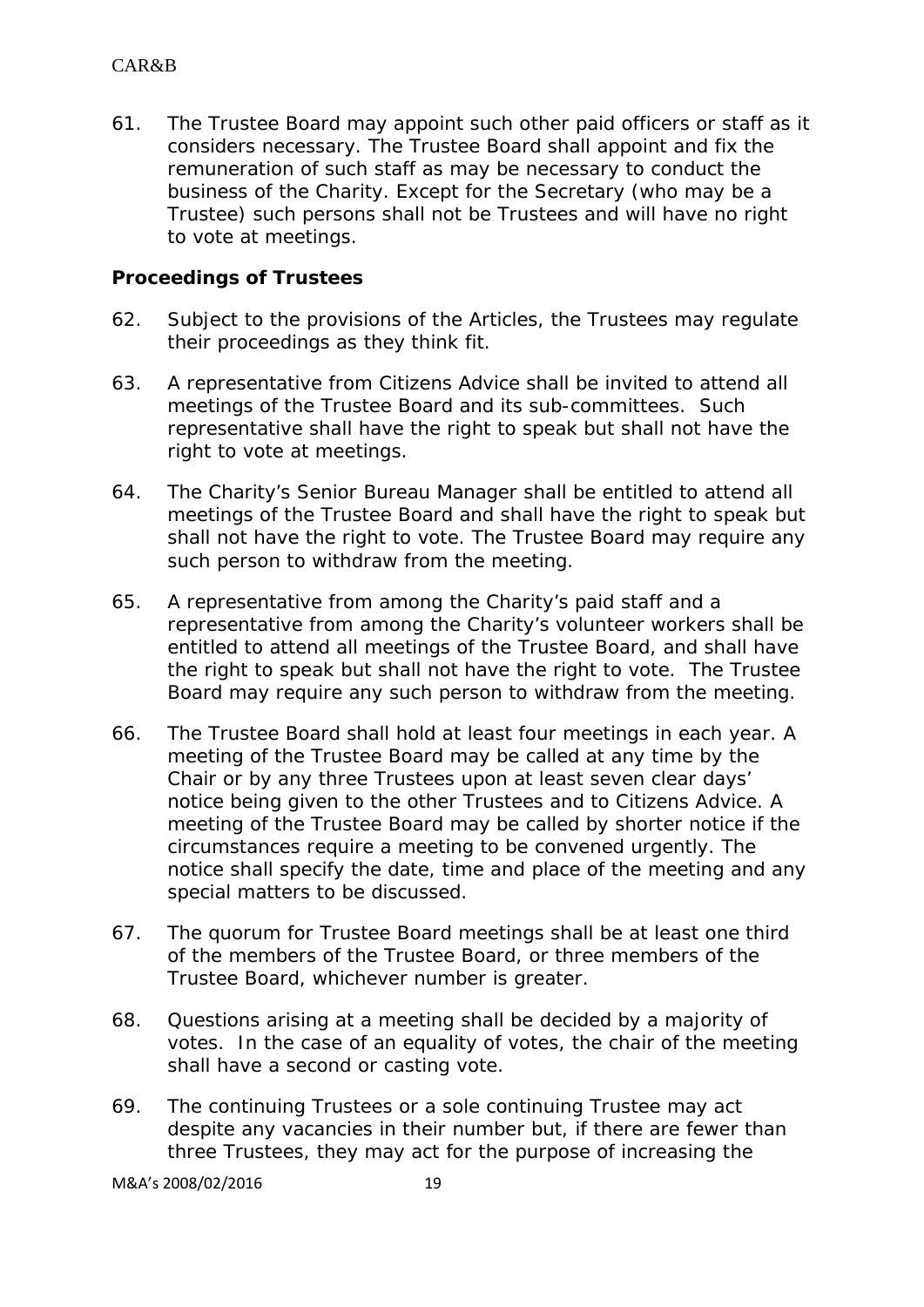number of Trustees to that number or of summoning a general meeting of the Charity but for no other purpose.

- 70. All acts done by a meeting of Trustees, or of a committee of Trustees, or by a person acting as a Trustee shall, even if afterwards discovered that there was a defect in the appointment of any Trustee or that any of them were disqualified from holding office, or had vacated office, or were not entitled to vote, be as valid as if every such person had been duly appointed and was qualified and had continued to be a Trustee and had been entitled to vote.
- 71. A resolution in writing signed by at least seventy five percent of the Trustees or committee members entitled to vote on the matter shall be as valid and effectual as if it had been passed at a meeting of Trustees or (as the case may be) a committee of Trustees duly convened and held and may consist of several documents in the like form each signed by one or more Trustees or (as the case may be) committee members. The date of a written resolution shall be the date on which the last person entitled to vote signs.
- 72. A resolution which is approved by email in accordance with this Article shall be as valid and effectual as if it had been passed at a Trustees' meeting duly convened and held, provided the following conditions are complied with:
- 72.1 such a resolution must be approved by email by at least seventyfive percent of the Trustees entitled to vote on the matter;
- 72.2 approval must be received by such person as the Trustees shall have nominated in advance for that purpose ("the Recipient"), which person may, for the avoidance of doubt, be one of the Trustees;
- 72.3 approval from a Trustee must be sent from an email address previously notified in writing (not using electronic means) by that Trustee to the charity as intended for use by that Trustee for the purpose;
- 72.4 following receipt of sufficient responses on any resolution, the Recipient shall circulate a further email to all of the Trustees confirming whether the resolution has been formally approved by the Trustees in accordance with this Article;
- 72.5 the date of a resolution shall be the date of the email from the Recipient confirming formal approval.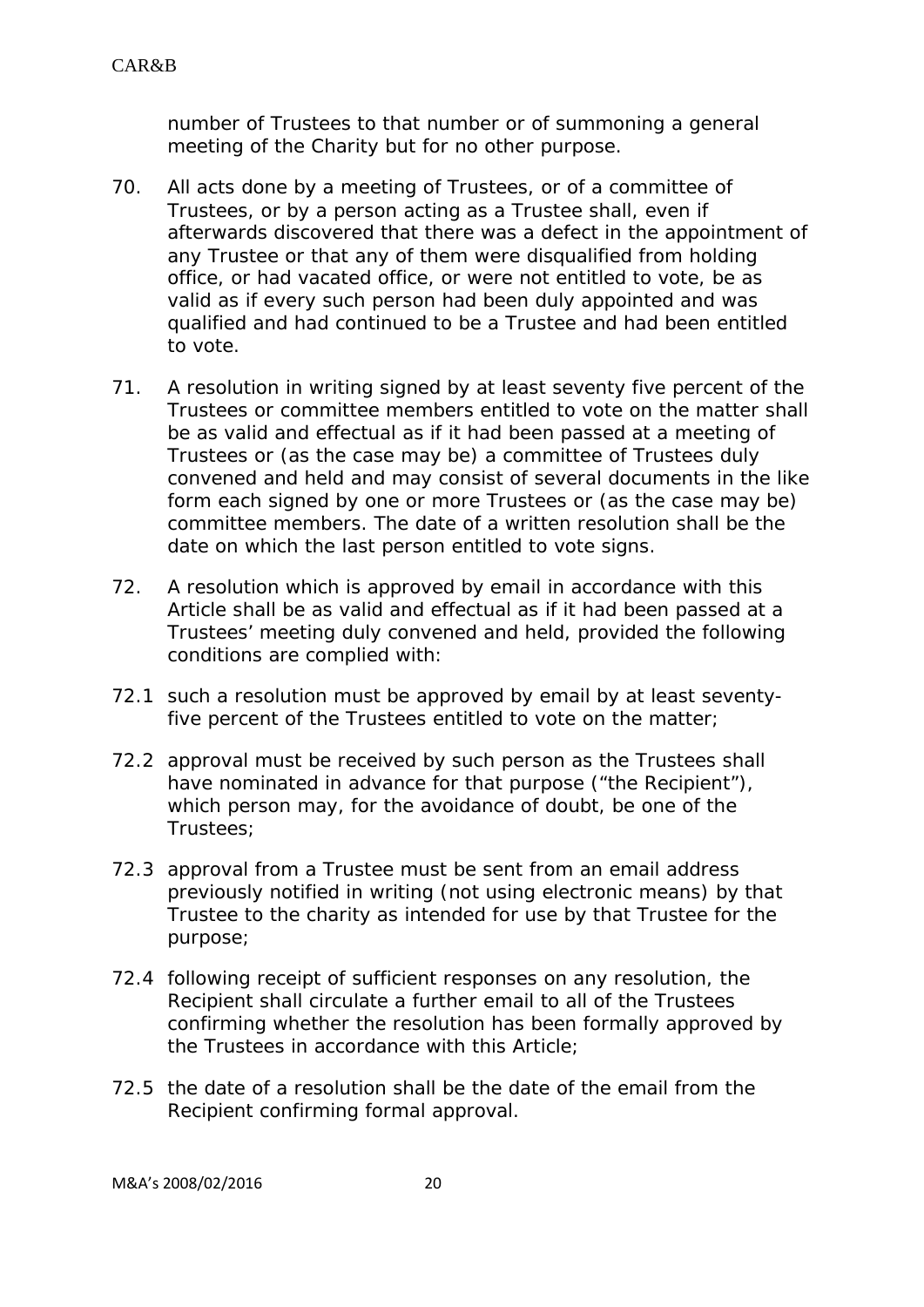73. A meeting of the Trustees may be held either in person or by suitable alternative means agreed between the Trustees in which all participants may communicate simultaneously with all other participants.

### **Conflicts of interest**

- 74. Whenever a Trustee or committee member has a personal interest in a matter to be discussed at a meeting, and whenever such a person has an interest in another organisation whose interests are reasonably likely to conflict with those of the Charity in relation to a matter to be discussed at a meeting, he or she must:
- 74.1 declare an interest before discussion begins on the matter;
- 74.2 withdraw from that part of the meeting unless expressly invited by the chair of the meeting to remain;
- 74.3 in the case of personal interests not be counted in the quorum for that part of the meeting;
- 74.4 in the case of personal interests withdraw during the vote and have no vote on the matter.

#### **General**

#### **Citizens Advice**

- 75. The Charity shall be a member of Citizens Advice and must conform to its membership requirements and to its aims, principles and policies.
- 76. The Charity and its Trustees shall operate within an equal opportunities framework to achieve its objects and when exercising their powers.

#### **Bank accounts**

77. The funds of the Charity, including all donations, contributions and bequests shall be paid into an account operated by the Trustee Board in the name of the Charity at such bank as the Trustee Board shall from time to time decide.

#### **Secretary**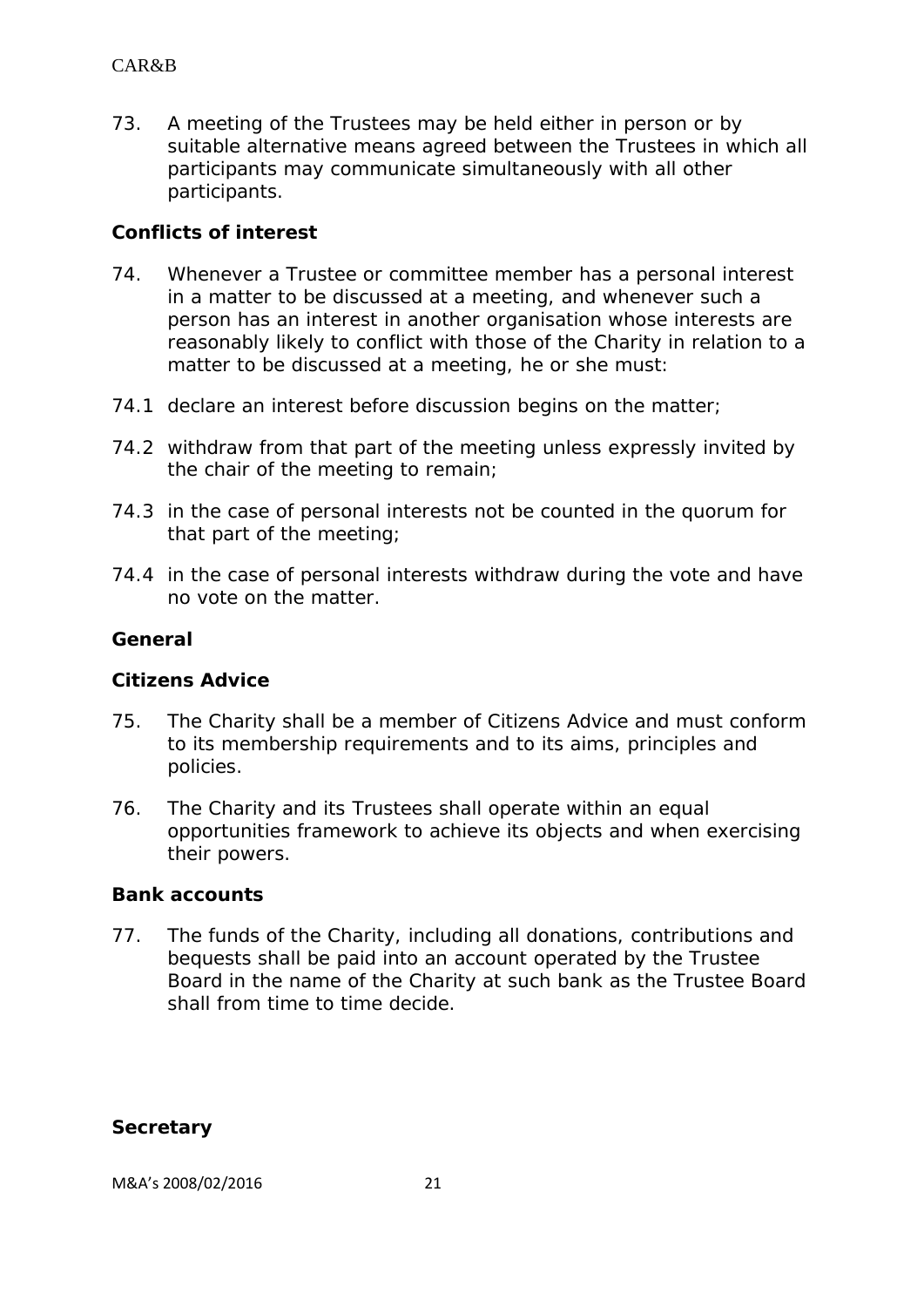78. Any Secretary appointed by the Trustees may be appointed for such term at such remuneration and upon such conditions as they may think fit and may be removed by them.

#### **Minutes**

- 79. The Trustees shall ensure minutes are made in books kept for the purpose or electronically (and may appoint a Minutes Secretary for this purpose):-
- 79.1 of all appointments of officers made by the Trustees; and
- 79.2 of all proceedings at meetings of the Charity and of the Trustees, and of committees of Trustees, including the names of the Trustees present at each such meeting;

and any such minute, if purported to be signed by the chair of the meeting at which the proceedings were held, or by the chair of the next succeeding meeting, shall be sufficient evidence of the proceedings.

#### **Accounts and reports**

80. The members may in general meeting impose restrictions as to the time at which and the manner in which the statutory books and accounting records of the Charity may be inspected by the members; but subject thereto the statutory books and accounting records shall be open to inspection by the members during usual business hours.

#### **Annual Return**

81. The Trustee Board shall comply with their obligations under the Charities Act 1993 (or any statutory re-enactment or modification of that Act) with regard to the preparation of an Annual Return which must be sent to the Charity Commission.

#### **Annual Report**

82. The Trustee Board shall comply with their obligations under the Charities Act 1993 (or any statutory re-enactment or modification of that Act) with regard to the preparation of an Annual Report which must be sent to the Charity Commission.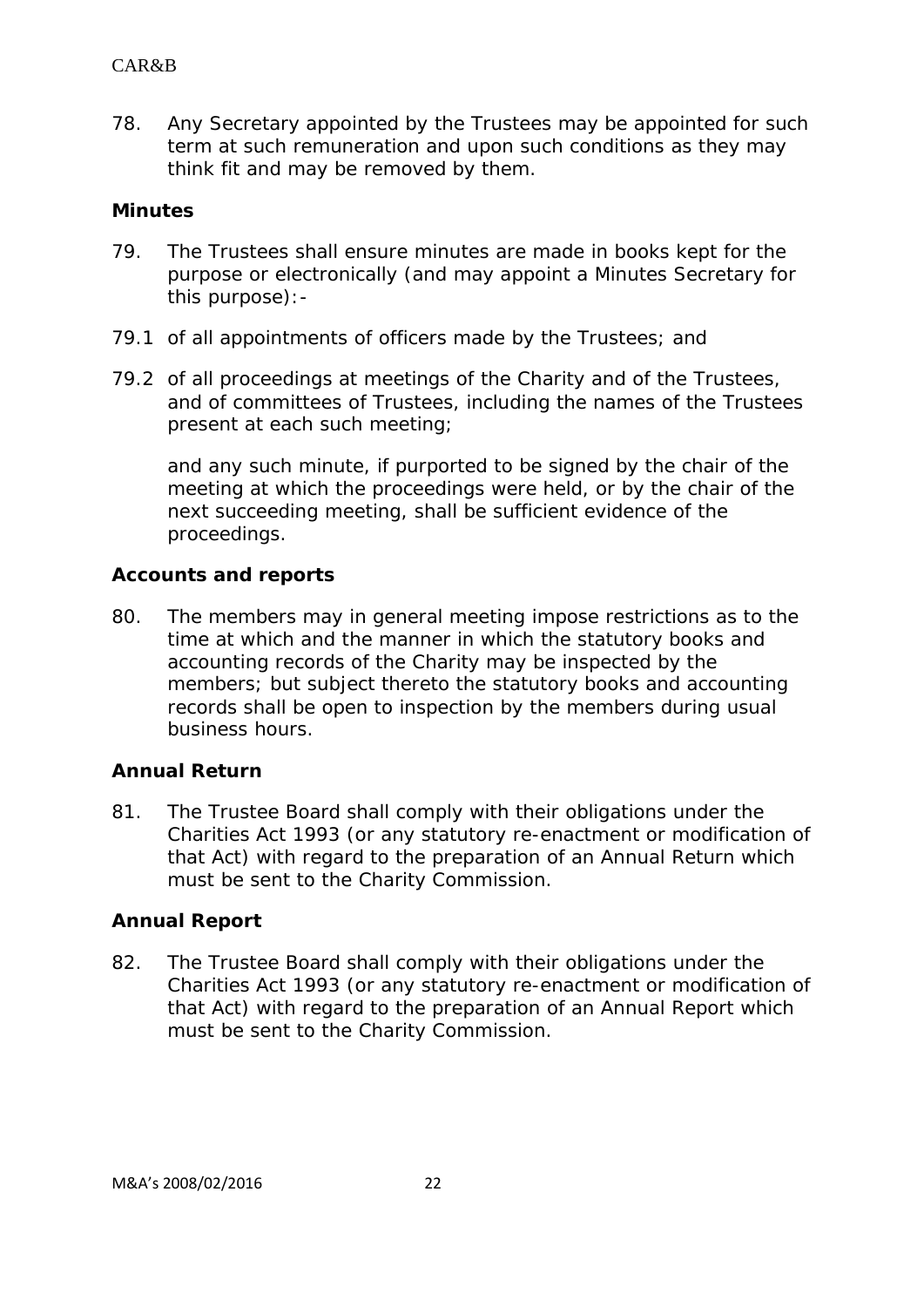# **Accounts**

- 83. The Trustee Board shall comply with their obligations under the Charities Act 1993 (or any statutory re-enactment or modification of that Act) with regard to:
- 83.1 the keeping of accounting records for the Charity;
- 83.2 the preparation of annual statements of account for the Charity;
- 83.3 the auditing or independent examination of the statements of account of the Charity;
- 83.4 the transmission of the statements of account of the Charity to the Charity Commission.

## **Communications by and to the Charity**

- 84. The following provisions shall apply to communications by and to the Charity:
- 84.1 a document or information (including any notice) to be given, sent or supplied by or to any person pursuant to the Articles may be given, sent or supplied in hard copy form, in electronic form or (in the case of communications by the Charity) by making it available on a website;
- 84.2 a document or information (including any notice) may only be given, sent or supplied in electronic form where the recipient has agreed (generally or specifically) that the document or information may be sent in that form and has not revoked that agreement; and
- 84.3 a document or information (including any notice) may only be given, sent or supplied by being made available on a website if the recipient has agreed (generally or specifically) that the document or information may be sent or supplied in that manner, or if the recipient is deemed to have agreed in accordance with the Companies Acts.
- 85. Without prejudice to the provisions of the Companies Acts, any document or information (including any notice) sent to a member pursuant to the Articles may (as appropriate) be sent to the address as shown in the Charity's register of members (or in the case of documents or information sent by electronic means) to an address specified for the purpose by the member.
- 86. Any document to be served on the Charity or by any member on any officer of the Charity under the Articles may only be served: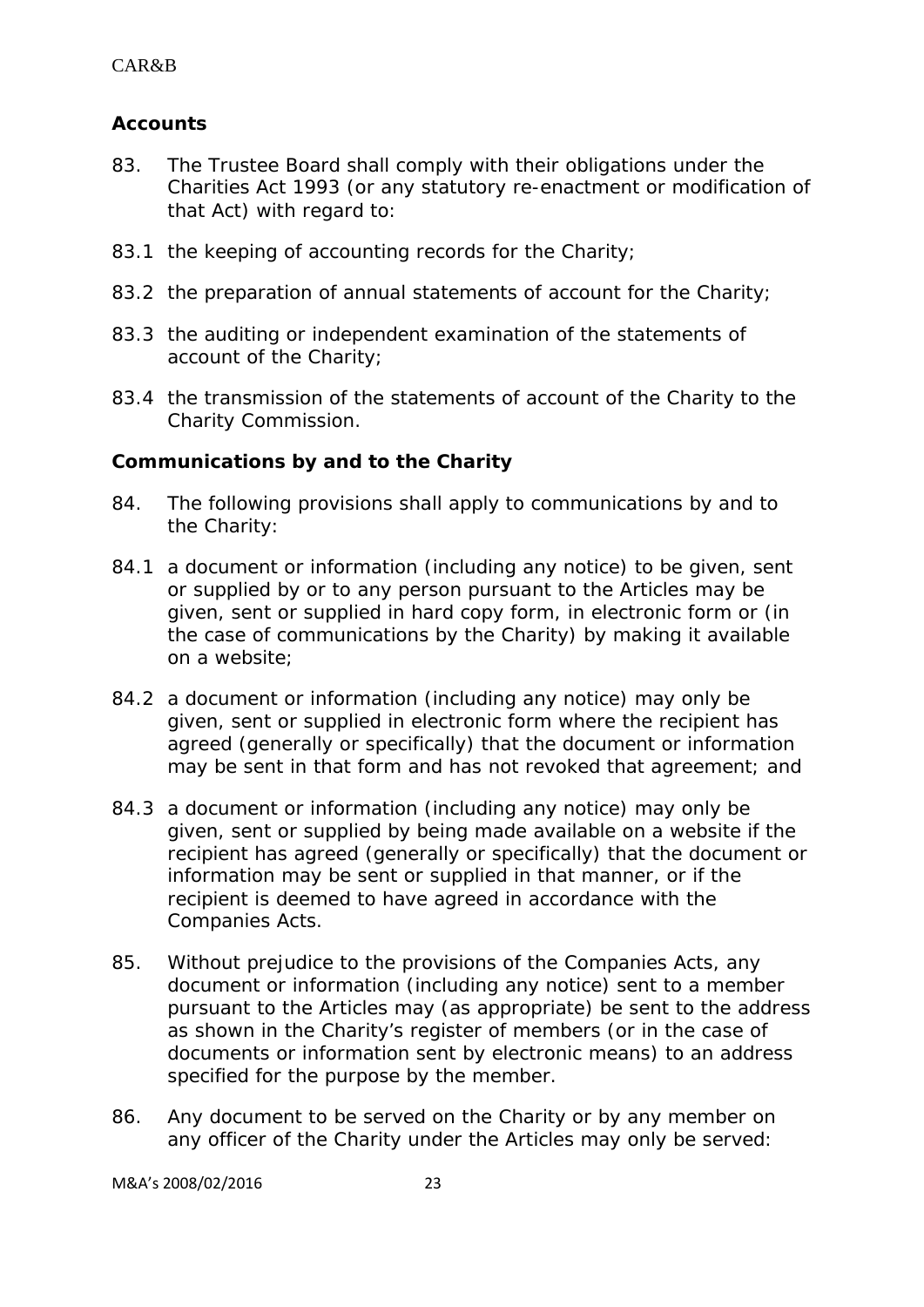- 86.1 In the case of documents in hard copy form, by sending or delivering them to the Office or delivering them personally to the officer in question; and
- 86.2 In the case of documents in electronic form, by sending them by electronic means:
- 86.2.1 to an address notified to the members for that purpose; and
- 86.2.2 from an address previously notified to the Charity by the member (other than by electronic means) for the purpose of sending and receiving documents and information.
- 87. A member present in person or by proxy at any meeting of the Charity shall be deemed to have received notice of the meeting and, where requisite, of the purpose for which it was called.
- 88. In relation to documents or information sent or supplied in accordance with the Articles:
- 88.1 where the document or information is sent or supplied by post. service or delivery shall be deemed to be effected at the expiration of 48 hours after the envelope containing it was posted. In proving such service or delivery it shall be sufficient to prove that such cover was properly addressed and posted;
- 88.2 where the document or information is sent or supplied by electronic means to an address specified for the purpose by the intended recipient, service or delivery shall be deemed to be effected on the same day on which it is sent or supplied. In proving such service it will be sufficient to prove that it was properly addressed;
- 88.3 where the document or information is sent or supplied by means of a website, service or delivery shall be deemed to be effected when:-
- 88.3.1 the material is first made available on the website; or
- 88.3.2 (if later) when the recipient received or is deemed to have received notification of the fact that the material was available on the website.
- 89. Without prejudice to Article 92, if any document or information has been sent or supplied by electronic means and the sender becomes aware of a failure in delivery (and subsequent attempts to send or supply such documents or information by electronic means also result in failure in delivery) the sender shall either:
- M&A's 2008/02/2016 24 89.1 send or supply a hard copy of such document to the intended recipient; or